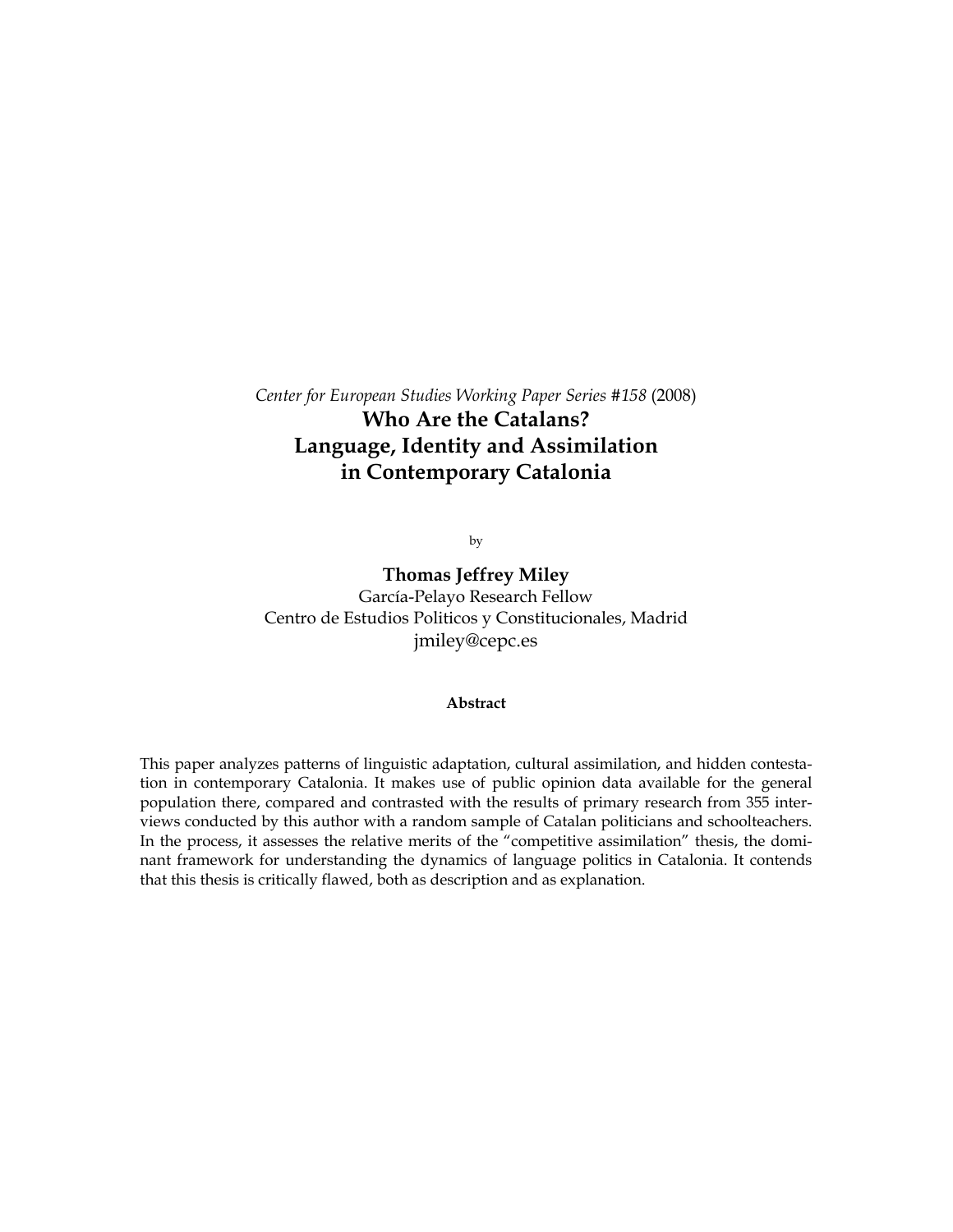## **Introduction**

 Since the transition in Spain and the subsequent creation of a quasi-federal state, successive regional governments in Catalonia have mobilized and maintained a broad, cross-class coalition in favor of a host of "assimilationist" nation-building policies, while managing to avoid the activation of a potentially explosive ethno-linguistic cleavage in Catalan society – one that largely overlaps with and is reinforced by patterns of class stratification there (Miley 2004). How have successive regional governments succeeded in maintaining this cross-class consensus, channeling the society's latent ethno-linguistic cleavage in the process, rather than exacerbating it and making it more salient?

 This is the puzzle around which my paper is structured. I begin by mapping the contours of the ethno-linguistic cleavage in Catalonia, and by documenting the extent to which this cleavage overlaps with patterns of social and class stratification there. I then turn to assess the main theory that has been formulated to explain the above puzzle: namely, the thesis of "competitive assimilation." This thesis contends that the latent ethno-linguistic cleavage in Catalan society is being progressively erased, and that this process is being driven by a set of micro-level rational choices made by Castilian speakers in Catalonia, who, like Russian speakers in Estonia, have decided to pursue their self-interest by learning Catalan and adapting to the "local culture," therefore foregoing political contestation (Laitin and Solé 1986).

 I will argue that the competitive assimilation thesis is critically-flawed, both as description and as explanation. On the descriptive level, the "competitive assimilation" thesis would lead us to expect a much higher level of assimilation than can actually be observed. On the explanatory level, the "competitive assimilation" thesis, which purports to be a micro-theory and relies upon a game-theoretic model, cannot actually provide a *causal* theory at all; at best, it can only *describe* an equilibrium that holds, given a specific constellation of social and power relations. In sum, I will contend that the "competitive assimilation" thesis is not a *causal theory*, but a *description* – and that it is a *bad*  description at that.

# **Mapping the Contours of the Ethno-Linguistic Cleavage in Catalonia**

 Before we can assess the merits of the "competitive assimilation" thesis, we need to provide the reader with a basic awareness of Catalonia's demographic context, so that s/he can understand why Catalonia provides comparativists a case particularly ripe for exploring dimensions of nationalist political dynamics that scholarly theorizing on the subject has yet to deal with in an adequate fashion. Let us briefly mention five characteristics, each of which adds to the theoretical significance of the "case" of Catalonia in Spain.

One thing that distinguishes Spain from other comparable cases of democratic contexts in Western Europe and North America where significant "nationalist movements" question the legitimacy of the state, such as Belgium and Canada, is the high level of linguistic heterogeneity in the peripheral regions with the most developed sense of a distinct national consciousness themselves, the Basque Country and Catalonia (Linz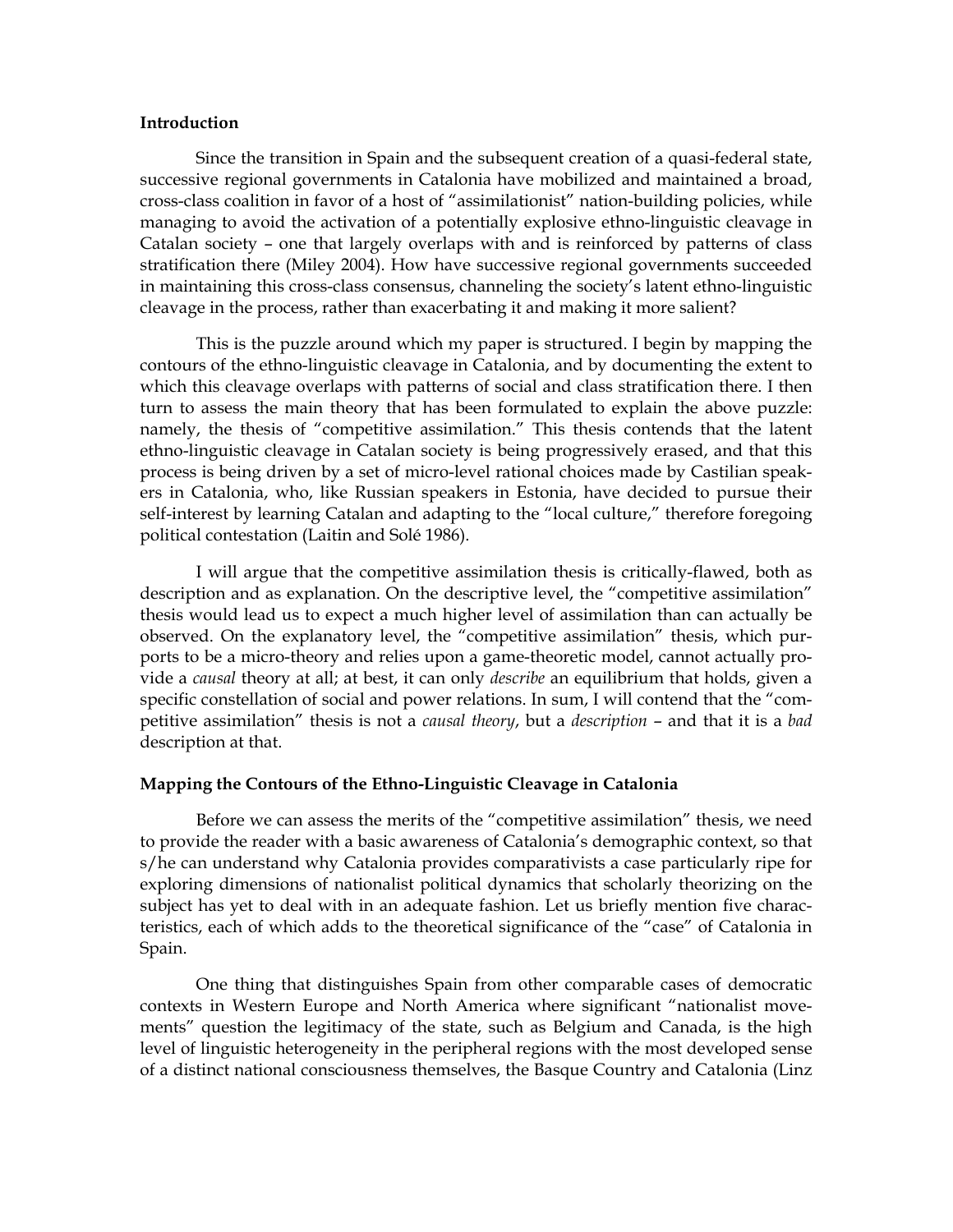1986). Not only is Spain as a whole "multi-lingual," but so too is Catalonia (see table one).

| Table 1: "Mother Tongue" in Catalonia      |                                 |      |     |              |        |  |  |  |  |
|--------------------------------------------|---------------------------------|------|-----|--------------|--------|--|--|--|--|
| Castilian   Both   Catalan   Other   Total |                                 |      |     |              |        |  |  |  |  |
| 51.9                                       | 5.9                             | 39.9 | 2.2 | $\vert$ 99.9 | (2778) |  |  |  |  |
|                                            | Source: CIS Survey #2410 (2001) |      |     |              |        |  |  |  |  |

This first characteristic, the fact of ethno-linguistic heterogeneity, makes Catalonia in Spain very different from either Flanders or Wallonia in Belgium, both of which are overwhelmingly monolingual and homogenous, or the different cantons in Switzerland. Indeed, it even makes Spain significantly different from a place like Québec in Canada, where there is a considerable degree of linguistic homogeneity outside of the metropolitan region of Montréal.

 A second distinguishing characteristic is that Catalonia itself is also a "bilingual" region in another sense. Catalonia is, of course, the home of the Catalan language, a language with a long and rich literary tradition, whose cultural revival during the latter half of the nineteenth century preceded and fueled the birth of the nationalist movement in the region. But another language is spoken there as well – namely, Castilian, also known as Spanish, one of the world's dominant languages (Linz 1975). Not only do roughly half of Catalonia's residents speak Castilian as their first language, but virtually all of them, "Castilian speakers" and "Catalan speakers" alike, know it.

 A third striking characteristic of Catalonia is the overwhelming impact that immigration from other regions in Spain has had on Catalan society. This too distinguishes the Spanish case from the Belgian and Canadian ones – not to mention places like Scotland and Wales as well, both of which have traditionally experienced waves of *emigration* rather than of *immigration*.

 In contrast to all of these other cases, one of the defining characteristics of Catalan society is the very high percentage of its population that hails from other regions in Spain. From the middle of the nineteenth century, when Castilian-speaking immigrants from the rest of the country first flocked to Barcelona to work in the textile factories there, the Catalan working class has always included numerous non-autochthonous individuals among its ranks. But between 1955 and 1973, when the Catalan economy underwent unprecedented expansion, the number of immigrant laborers who came to Catalonia would skyrocket. By the time of the transition, Castilian-speaking immigrants from the rest of Spain had come to constitute clear majorities in most of the municipalities in the industrial belt surrounding Barcelona, and significant minorities throughout most of Catalonia. The demographic legacy of this wave of immigration continues to be profound to this day (see table two).[1](#page-2-0)

<span id="page-2-0"></span><sup>1</sup>For an overview of the history of the phenomenon of immigration in Catalonia, see Termes (1984). For two overviews of the debates provoked by this phenomenon in nationalist circles up through the time of the transition, see Jacqueline Hall (1979) and Colomer (1986). For a comparative analysis that emphasizes the importance of immigration, see Shafir (1985).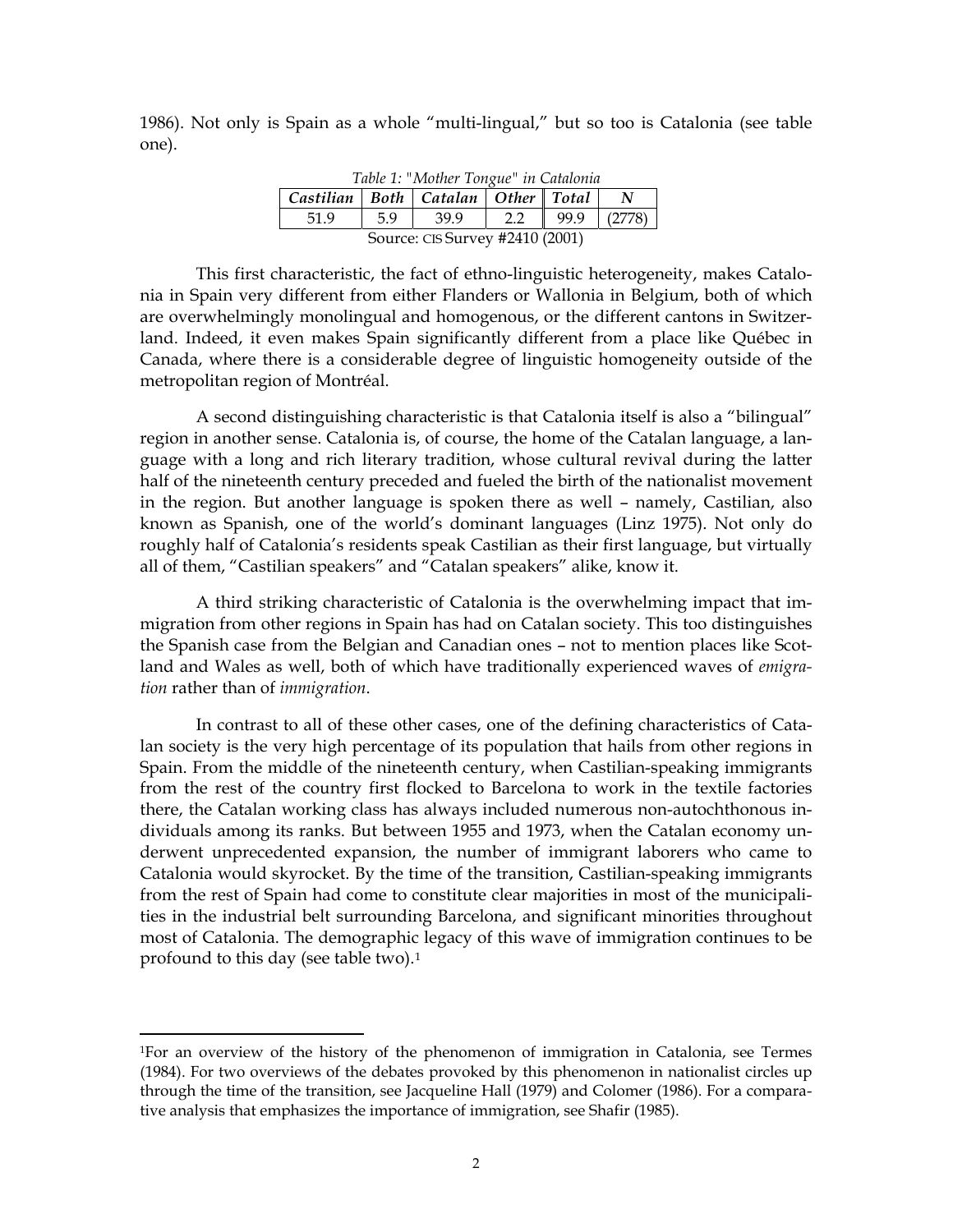| Table 2: Ascendancy Groups in Catalonia                                                                   |      |      |      |     |        |  |  |  |  |
|-----------------------------------------------------------------------------------------------------------|------|------|------|-----|--------|--|--|--|--|
| Immigrants   First Gen   Mixed   Natives   Total  <br>N                                                   |      |      |      |     |        |  |  |  |  |
| 30.8                                                                                                      | 15.4 | 19.8 | 34.0 | 100 | (1141) |  |  |  |  |
| $\mathcal{L}_{\text{OIIICO}}$ $\bigcap$ $\mathcal{L}_{\text{CO}}$ and $\mathcal{R}_{\text{OIIIO}}$ (2001) |      |      |      |     |        |  |  |  |  |

Source: Orizo and Roque (2001).

 Furthermore, a fourth characteristic of Catalonia that must be highlighted has to do not with demography, but with patterns of "subjective identitification." A useful indicator for capturing this complex dimension of Catalan social reality comes from responses to a question frequently put to the Catalan public in opinion polls since the transition to democracy. The question is as follows: "Today there is much talk of 'nationalities.' Would you say that you feel Spanish, more Spanish than Catalan, as Spanish as Catalan, more Catalan than Spanish, or Catalan?"[2](#page-3-0) As it turns out, most citizens in Catalonia do not identify themselves in exclusive or binary terms – i.e., they do not consider themselves either "only Catalan" or "only Spanish." Instead, the vast majority register multiple and complementary identities – i.e. they consider themselves "both Catalan and Spanish," regardless of their ethnic or linguistic background (see table three).

|         | <b>Immigrants</b> | 1 <sup>st</sup> Generation Born<br>in Catalonia | <b>One Parent Born</b><br>in Catalonia | Both parents born<br>Total<br>in Catalonia |       |
|---------|-------------------|-------------------------------------------------|----------------------------------------|--------------------------------------------|-------|
| Spanish | 30.2              | 6.1                                             | 1.6                                    | 1.3                                        | 12.4  |
| More    | 12.4              | 11                                              | 7.3                                    | 0.3                                        | 7.7   |
| Spanish |                   |                                                 |                                        |                                            |       |
| As      | 43.8              | 57.1                                            | 30.1                                   | 23.9                                       | 37.3  |
| Spanish |                   |                                                 |                                        |                                            |       |
| More    | 5.7               | 17.2                                            | 44.7                                   | 39.3                                       | 24.3  |
| Catalan |                   |                                                 |                                        |                                            |       |
| Catalan | 3.8               | 6.7                                             | 15.4                                   | 34.4                                       | 16.2  |
| NS/NC   | 4.1               | 1.8                                             | 0.8                                    | 0.7                                        | 2.2   |
| Total   | 100               | 99.9                                            | 99.9                                   | 99.9                                       | 100.1 |
| N       | (315)             | (163)                                           | (123)                                  | (305)                                      | (922) |

*Table 3: Subjective Identifications among Different Ascendancy Groups* 

Source: CIS Study #2455 (2002).

 Finally, a fifth demographic feature, already alluded to above, needs to be highlighted as well – namely, the extent to which the ethno-linguistic cleavage in Catalan society overlaps with, and is thus reinforced by, patterns of social class stratification there (Martínez 1999) (see table four).

 In sum, these five distinguishing characteristics – the fact of ethno-linguistic heterogeneity, the fact of societal "bilingualism," the impact of immigration, the reality of multiple and complementary identities, and the significant overlap between the ethnolinguistic cleavage and patterns of social and class stratification – all need to be taken into account as the basic background for understanding the dynamics of linguistic and identity politics in Catalonia. Indeed, the policies of "linguistic normalization" and "na-

<span id="page-3-0"></span><sup>2</sup>Juan Linz and his collaborators at DATA first began to employ this question in public opinion surveys conducted in 1977 (1981). Linz later explored responses to the question in more depth in a series of articles and books published throughout the course of the 1980s (1985a, 1985b and 1986) More recently, Luis Moreno (1998, 2001) and Kenneth McRoberts (2001) have focused much attention on this five-point scale as well.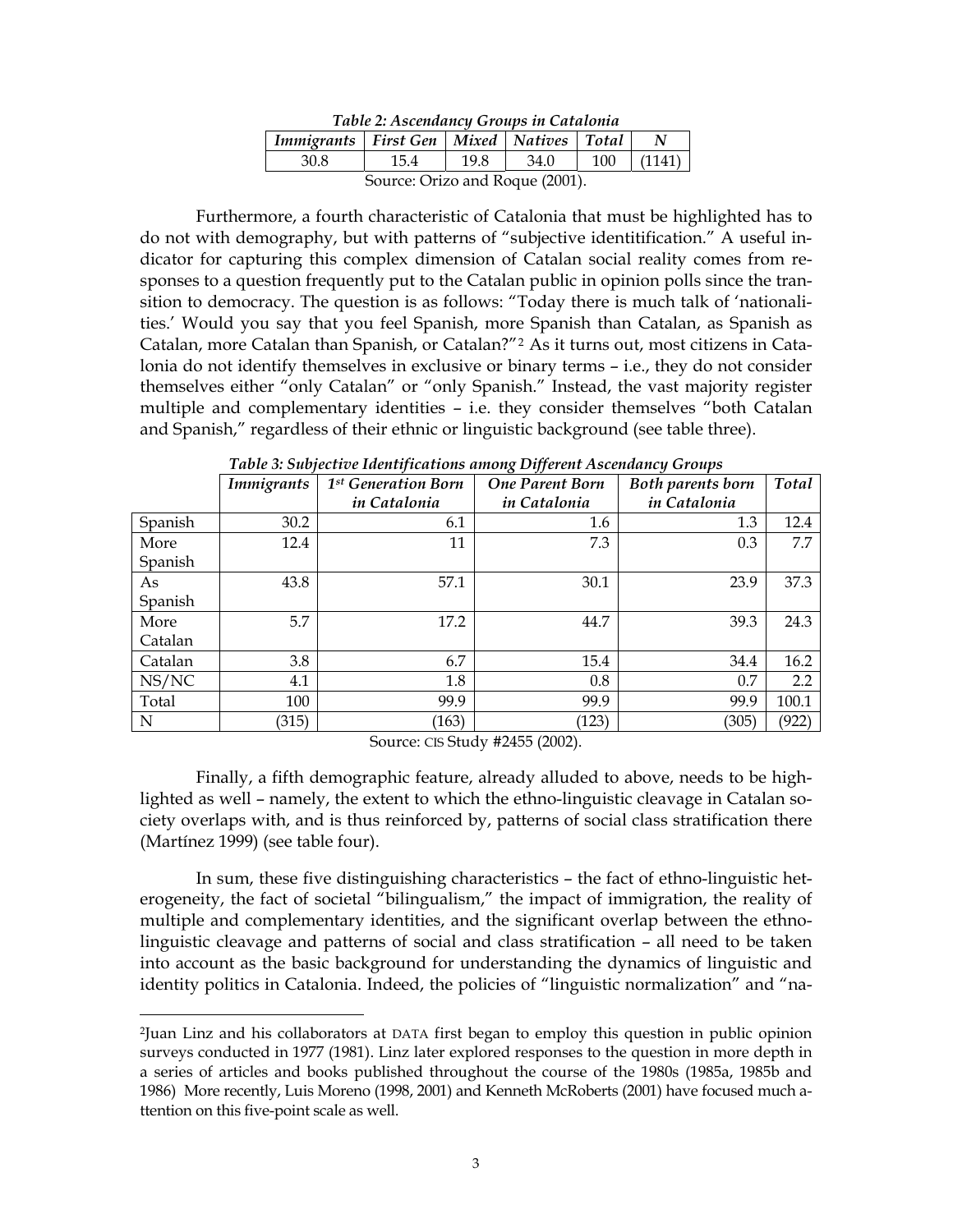tional reconstruction" that have been pursued since the transition have as one of their principal objectives the "integration" and/or "assimilation" of Castilian-speaking, disproportionately working-class, immigrants and of their descendants into the linguistic and cultural habits of the autochthonous population there (Shabad and Gunther 1982).

|        |                | Capital- | Petty   | Manag- | $Ex-$ | High-   | Prole- | Total | N      |
|--------|----------------|----------|---------|--------|-------|---------|--------|-------|--------|
|        |                | ists     | Bour-   | ers    | perts | skilled | tariat |       |        |
|        |                |          | geoisie |        |       | worker  |        |       |        |
| Mother | Castil-        | 2.1      | 12.3    | 6.6    | 7.0   | 22.8    | 49.2   | 100   | (575)  |
| tongue | ian            |          |         |        |       |         |        |       |        |
|        | Catalan        | 7.4      | 23.9    | 6.2    | 8.9   | 23.2    | 30.5   | 100.1 | (406)  |
| Ascen- | Immi-          | 1.5      | 14.5    | 6.0    | 3.6   | 17.8    | 56.5   | 99.9  | (331)  |
| dancy  | grants         |          |         |        |       |         |        |       |        |
| groups |                |          |         |        |       |         |        |       |        |
|        | First          | 2.9      | 12.7    | 6.4    | 8.7   | 27.2    | 42.2   | 100.1 | (173)  |
|        | Gen            |          |         |        |       |         |        |       |        |
|        | Mixed          | 5.5      | 9.4     | 7.1    | 11.8  | 33.1    | 33.1   | 100   | (127)  |
|        | <b>Natives</b> | 7.0      | 24.2    | 5.9    | 9.9   | 21.8    | 31.2   | 100   | (372)  |
|        | Total          | 4.3      | 17.1    | 6.3    | 7.9   | 22.8    | 41.6   | 100   | (1004) |

*Table 4: The Overlap of Class and "Ethnic" Cleavages in Catalonia*

Source: CIS Study #2298 (1998). Class categories have been broken down in accordance with the criteria of Erik Olin Wright (1997). Calculated by Enric Martinez (1999).

# **Are Castilian-Speakers in Catalonia Assimilating? And if so, to what?**

 Having thus sketched the contours of the ethno-linguistic cleavage in Catalan society, we are ready to address the relative merits of the "competitive assimilation" thesis. As we mentioned at the outset, according to the "competitive assimilation" thesis, the absence of ethno-linguistic conflict in Catalan society can largely be explained the structure of micro-incentives, which has allegedly led Castilian speakers to "assimilate" into the linguistic and cultural practices of the Catalan-speaking community rather than to opt for a strategy of collective resistance. But what do those who espouse the thesis mean by the term "assimilation"? A good way to establish this is through reference to the formulations of the American political scientist David Laitin, the most prominent proponent of the thesis.[3](#page-4-0) Laitin (1995) has defined "assimilation" in the following fashion: "[It is] the process of adoption of the ever changing cultural practices of dominant society with the goal of crossing a fluid cultural boundary separating minorities from dominant society." Elsewhere (1998), he has further specified: "[A]ssimilation can be thought of as a successful switch, in a variety of cultural realms, to the practices of dominant society." What's more, though the details of Laitin's "microfoundational" account of the dynamics of "competitive assimilation" have evolved over time, one feature that has remained constant in his work is the assumption that "language" can serve as a proxy for "culture," based in turn on the supposition that "language, religion, dress, cuisine, and family patterns are all interrelated," and that consequently "linguistic shifts" (1998) can serve as a proxy for "assimilation." In fact, he has defended this assumption

<span id="page-4-0"></span><sup>3</sup>Daniele Conversi (1997) and Michael Keating (2001) have advanced a similar claim about widespread assimilation. Unlike Laitin, however, they have not sought to identify its "instrumentallyrationalist micro-foundations."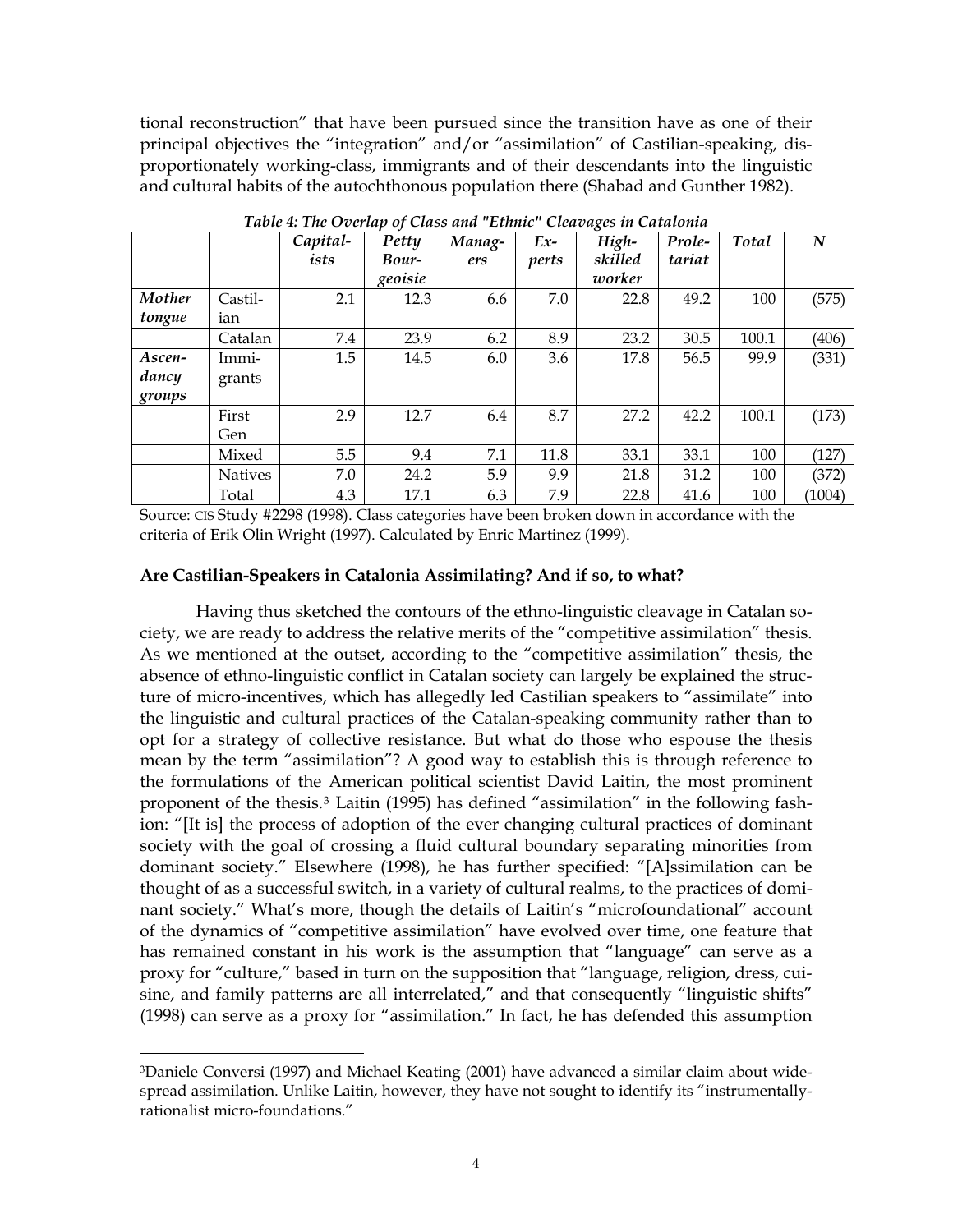on both practical and substantive grounds. As a matter of practicality, he has defended the assumption on the grounds that "language, because it is relatively easy to monitor and measure, is particularly kind to social scientists seeking a window on identity shift" (1998). As a matter of substance, he has defended the assumption at least for contexts such as Catalonia and the post-Soviet world, where language has actually emerged as "the most salient issue." Finally, Laitin has contended that one of the distinct advantages of his definition of "assimilation" is that it can be operationalized in a parsimonious manner, thus "allow[ing] us to cut through" complicated anthropological concepts such as "acculturation" and "integration," and talk instead "simply about *rates* of assimilation in a variety of contexts" (1998).

 The use of "language" as a proxy for "culture," based on the supposition that "language, religion, dress, cuisine, and family patterns are all interrelated," is at least partially problematic, insofar as it remains overly vague. Such vagueness is a problem because it conceals the multiple and complex ways in which cultural subsystems can be interrelated, not to mention the processes by which different categories can come to be more or less salient in the way that people divide the social world and therefore in the way that they imagine group belonging (Bourdieu 1991). In fact, dominant conceptions of the "sub-systemic cultural characteristics" required for belonging to a group can be fruitfully compared across contexts. Furthermore, even in one context, these conceptions can evolve over time in ways that call for systematic social scientific explanation. Finally, these conceptions are always subject to subject to internal contestation (Smith 2003).

 Take, for example, primordial (or quasi-primordial) conceptions of group belonging in Catalonia. In 1979, according to a public opinion survey conducted by DATA, fully 82.4 percent of the population in Catalonia registered affirmative responses to the idea that either descent from a Catalan family or having been born in Catalonia were necessary conditions for considering oneself a Catalan. By contrast, only 60.7 percent of the population in Euskadi registered affirmative responses to the same idea (Linz 1985). Furthermore, by 1998, the proportion had dropped significantly in both places, while the gap between them had narrowed. Now, only 51.1 percent of the population in Catalonia, compared with 44.6 percent of the population in Euskadi, registered affirmative response to the idea (CIS #2298).

|                                                                                                                                                                                                                                                                                                                                            | 1979 | $\gamma$ | 1998  |        |  |
|--------------------------------------------------------------------------------------------------------------------------------------------------------------------------------------------------------------------------------------------------------------------------------------------------------------------------------------------|------|----------|-------|--------|--|
| Catalonia 82.4                                                                                                                                                                                                                                                                                                                             |      | (1012)   | -51.1 | (1006) |  |
| Euskadi                                                                                                                                                                                                                                                                                                                                    | 60.7 |          | 44.6  | (614   |  |
| $\cdots$ $\cdots$ $\cdots$ (100F) $\cdots$ $\cdots$ $\cdots$ $\cdots$ $\cdots$ $\cdots$ $\cdots$ $\cdots$ $\cdots$ $\cdots$ $\cdots$ $\cdots$ $\cdots$ $\cdots$ $\cdots$ $\cdots$ $\cdots$ $\cdots$ $\cdots$ $\cdots$ $\cdots$ $\cdots$ $\cdots$ $\cdots$ $\cdots$ $\cdots$ $\cdots$ $\cdots$ $\cdots$ $\cdots$ $\cdots$ $\cdots$ $\cdots$ |      |          |       |        |  |

*Table 5: Percentage registering affirmative responses to whether the criteria of either familial descent or birthplace should be applied for determining who is Catalan/Basque*

Sources: Linz (1985); CIS Studies #2296 (1998) and #2298 (1998)

 As such, the evidence is indisputable that dominant conceptions of what it takes to belong to a group can and do evolve over time. Furthermore, even at any given point in time, such dominant conceptions are subject to internal contestation – or, to use the language of Gramsci (1971), they are vulnerable to counter-hegemonic projects. Take, for example, the disjunct between elite and public opinion about whether primordial (or quasi-primordial) prerequisites apply when it comes to distinguishing Catalans from non-Catalans. Whereas 51.1 percent of the Catalan population continues to consider ei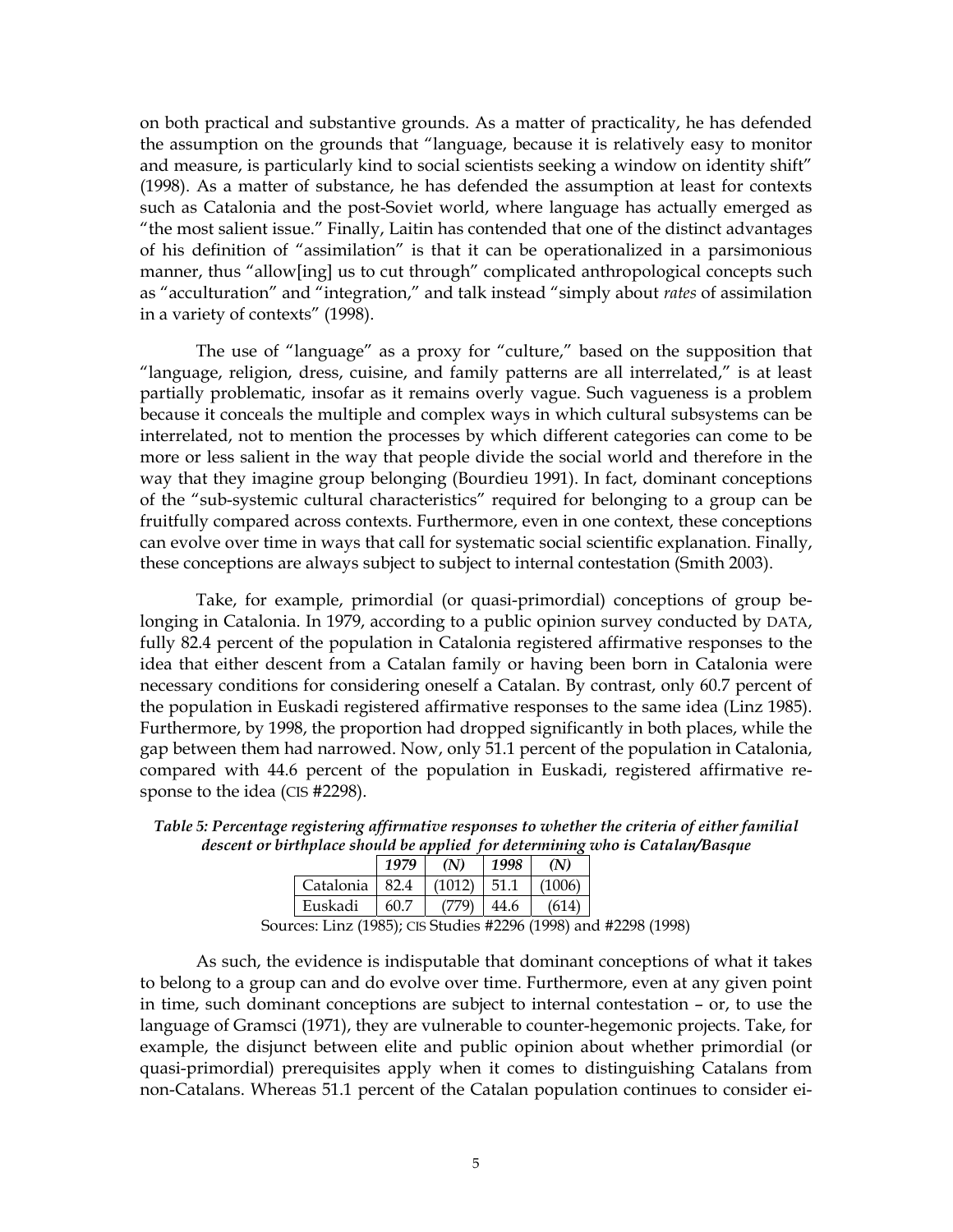ther familial descent or birthplace as prerequisites for belonging to the group, only 8.3 percent of teachers, 3.1 percent of local politicians, and 1.9 percent of Catalan parliamentarians whom we interviewed claimed this to be the case (Miley 2004).

 Furthermore, even when we look only at the general population in Catalonia, we can still observe significant variations in opinion across different segments of the population – indeed, variations that are bound to surprise theorists who would equate nationalism with "primordialist" sentiment (Geertz 1973). Those who identify the least with Catalonia are most likely to register belief in the idea that primordial criteria can be applied for distinguishing Catalans from non-Catalans. To be precise, fully 60.8 percent of those who consider themselves only Spanish and 57.8 percent who consider themselves more Spanish register such a belief, compared with only 49.7 percent of those who consider themselves equally Catalan, 51.5 percent who consider themselves more Catalan, and 45.0 percent who consider themselves exclusively Catalan (CIS #2298).

 What does this evidence have to do with the "competitive assimilation" thesis? To begin with, it reminds us that assimilation games are always *politically-mediated games*. In other words, it reminds us that both the *extent of* and the *kinds of* cultural shifts or "tips" demanded of outsiders are themselves determined by particular political junctures, as well as by particular constellations of material and social power relations. Furthermore, such a reminder alone amounts to a partial indictment of the assumptions built into the "competitive assimilation" thesis – simply because said thesis suggests the opposite: i.e., that it is the structure of micro-incentives for assimilation that explains political dynamics, when it is political dynamics that explain the structure of microincentives for assimilation.

 The relationship between any given sub-systemic cultural characteristic or practice and the "cultural system" as a whole needs to be further specified before we can draw any conclusions about the significance of the "cultural shifts" we objectivate, measure, and map – because the *pressure to* and the *significance of* acquiring a given characteristic or of adopting a given practice, as well as its connection to group membership, varies by context in important ways.

 A comparison between the Basque Country and Catalonia, this time with respect to the issue of "language," again proves illustrative. In the Basque Country, only 21.8 percent of the population contends that "speaking Basque" is a cultural practice required for considering oneself a Basque (CIS #2296). By contrast, in Catalonia, fully 43.5 percent of the population contends that "speaking Catalan" is (CIS #2298). We can interpret such numbers as evidence that "language" is less salient in the Basque Country than it is in Catalonia, and that there exists less of a linguistic barrier to group membership in the former context than in the latter.[4](#page-6-0) What's more, when we look closer still, we find that not only is there less of a "linguistic barrier" to group membership in the Basque Country than there is in Catalonia, but also that the criterion of "language" is less contested among different segments of the population in the former context than in the latter. For example, in the Basque Country, Basque speakers and non-Basque speak-

<span id="page-6-0"></span><sup>4</sup>This is not to say that language has not been salient in the Basque Country at all. See Mezo (1996).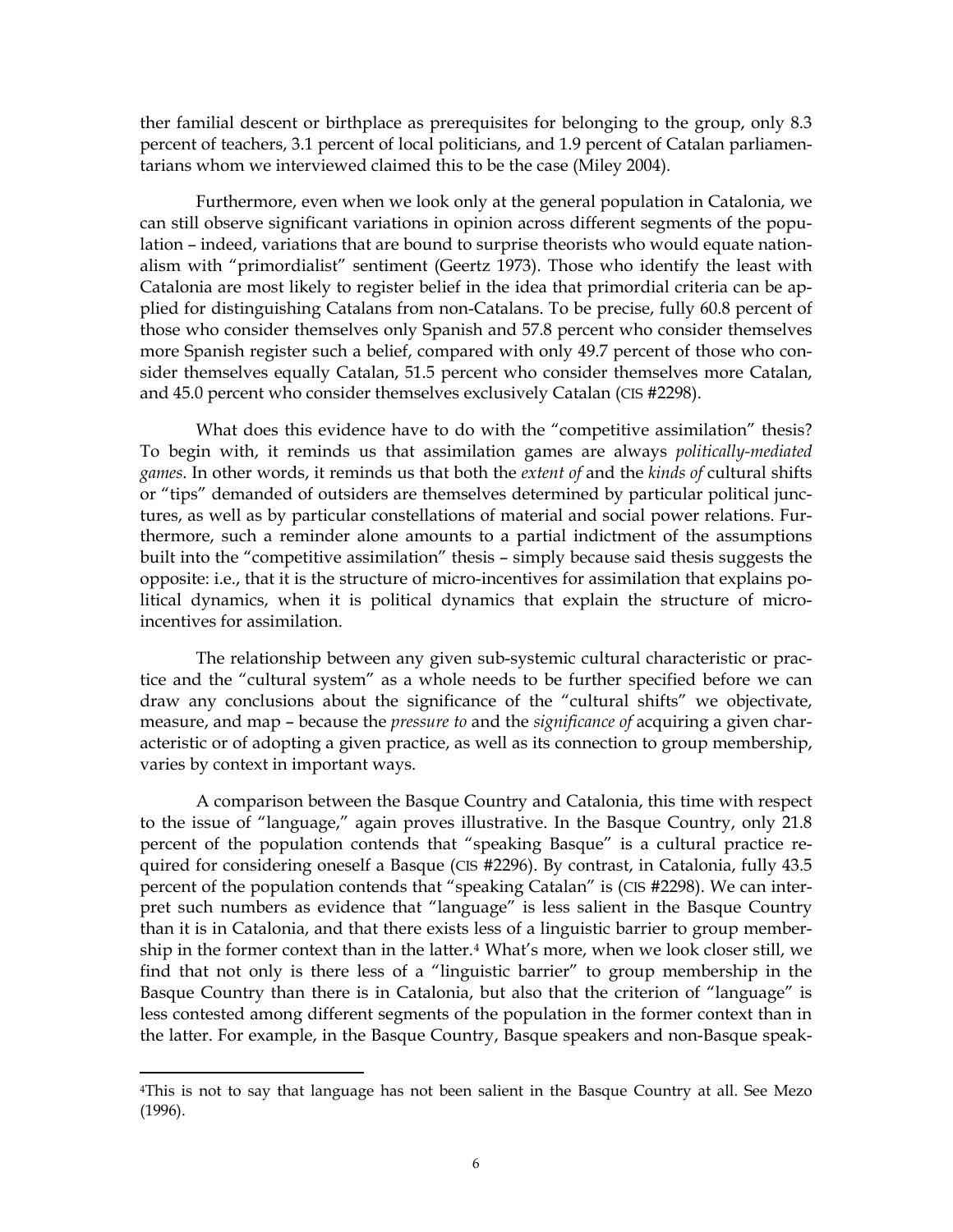ers alike register rather similar responses to the question of whether speaking the language constitutes a necessary condition for group membership. In Catalonia, by contrast, the discrepancies between the responses of different linguistic segments of the population are quite sharp. Specifically, those whose first language is Catalan are much more likely to consider speaking the language a necessary condition for group membership than is the rest of the population (see table six).

| Should One Speak the Catalan/Basque Language? |      |      |           |        |                    |      |       |       |  |  |
|-----------------------------------------------|------|------|-----------|--------|--------------------|------|-------|-------|--|--|
|                                               |      |      | Catalonia |        | The Basque Country |      |       |       |  |  |
|                                               | Yes  | No   | DK/DA     | N      | Yes                | No   | DK/DA | N     |  |  |
| Cannot Speak Regional Language                | 25.6 | 69.7 | 4.7       | (211   | 20.1               | 66.4 |       | (437) |  |  |
| Have Learned Regional Language                | 34.5 | 60.6 | 4.8       | (330)  | 27.7               | 61.5 | 10.8  | (65)  |  |  |
| Bilingual Childhood Home                      | 48.5 | 50.0 | 1.5       | (68)   | 25.0               | 54.2 | 20.8  | (24)  |  |  |
| Regional Language                             | 60.2 | 36.7 | 3.1       | (387   | 26.8               | 59.8 | 13.4  | (82)  |  |  |
| is Mother Tongue                              |      |      |           |        |                    |      |       |       |  |  |
| Total                                         | 43.5 | 52.6 | 3.9       | (1004) | 21.7               | 64.9 | 13.5  | (609) |  |  |

*Table 6: Contested Conceptions of Basque and Catalan Identity: Affirmative Responses to the Question, "In Order to Consider Oneself Catalan/Basque,* 

Sources: CIS #2298 (1998) and #2296 (1998)

 Furthermore, just as conceptions of what is required for group membership can themselves shift over time, so too can the extent of contestation over these conceptions. In point of fact, in Catalonia the opinions of those who consider themselves predominately Spanish compared with the opinions of those who consider themselves predominately Catalan have become significantly more polarized over the past twenty years (see table seven).

*Table 7: Shifts in Conceptions of Catalan Identity: Affirmative Responses to the Question, "In Order to Consider Oneself Catalan, Should One Speak Catalan?"* 

|      | Spanish |      | More Spanish   Equally Spanish   More Catalan   Catalan |        |    | <b>Total</b> |
|------|---------|------|---------------------------------------------------------|--------|----|--------------|
| 1979 | 30.3    | 32.I | 34.5                                                    | 45.5   |    | 33.3         |
| 1998 |         | 23.4 | 38.1                                                    |        | 58 | 43.5         |
|      |         |      | 1000T                                                   | (1001) |    |              |

Source for 1979: Linz (1986)

 From these tables mapping patterns of contestation, we can draw a provisional conclusion about why the language of "assimilation" is itself somewhat misleading. The figures reveal how processes of adapting to certain cultural characteristics or practices are always embedded within a context of complex interaction among different segments of the population. Consequently, we can infer that to understand the dynamics of identity transformation in any given context, we must never lose sight of the political processes by which barriers distinguishing "outsiders" from "insiders" are negotiated, or of the interactions between "outsiders" and "insiders." But the term "assimilation" partially covers over such processes and interactions. Regardless of any qualifications about the "fluidity" of cultural boundaries tacked on, the term "assimilation" connotes that the barriers distinguishing "insiders" from "outsiders" are stable, and that the content of the "culture" into which "outsiders" can assimilate is static.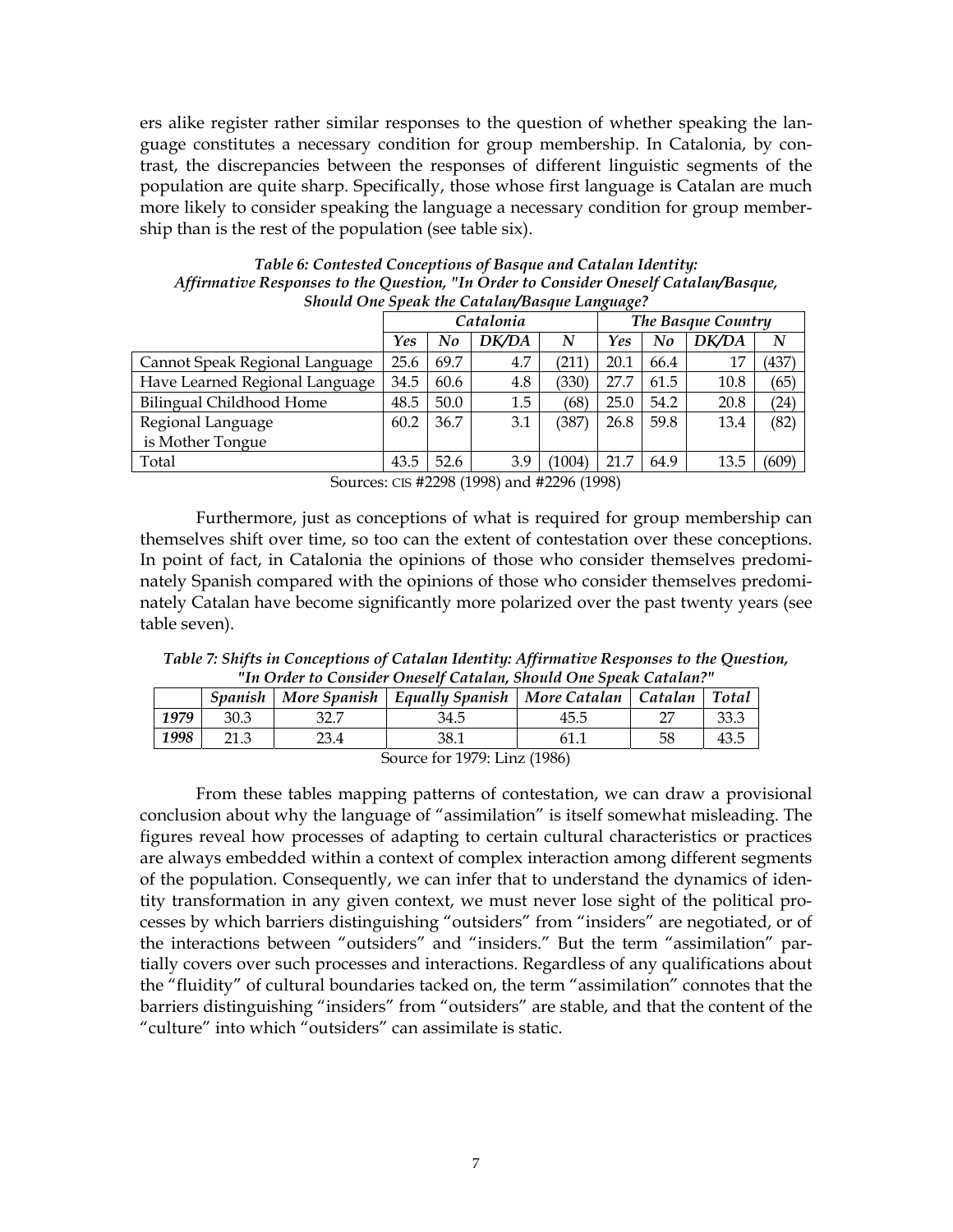## *Measuring Linguistic Shifts in Catalonia*

 $\overline{a}$ 

 Again, according to the "competitive assimilation" thesis, the absence of ethnolinguistic conflict in Catalonia can largely be explained by pointing to a structure of micro-incentives that has allegedly led Castilian speakers to "assimilate" into the linguistic and cultural practices of the Catalan-speaking community rather than to opt for a strategy of collective resistance. We have already made the theoretical point that, even if it can be shown that Castilian speakers are in fact "assimilating," to point to a structure of micro-incentives for "assimilation" does not amount to an "explanation"; rather, it merely *describes* an equilibrium that itself needs to be explained. But to what extent is the account provided by the proponents of the "competitive assimilation" thesis even accurate as a *description*? Not surprisingly, much depends on the way the term "assimilation" is interpreted.

 If the term "assimilation" is interpreted in a minimalist fashion to mean that, over time, Castilian speakers have progressively learned Catalan, then, as a matter of *description*, the claim is accurate. It cannot be denied that levels of knowledge of Catalan have increased significantly over the past two-and-a-half decades.

|                            | Population | <b>Teachers</b> | Local       | Parliamentarians  |
|----------------------------|------------|-----------------|-------------|-------------------|
|                            |            |                 | Politicians |                   |
| "Loyal" Castilian-Speaking | 74.8       | 52.5            | 62.8        | 30.0              |
| Identity                   |            |                 |             |                   |
| "Conversion" to Bilingual  | 17.2       | 39.0            | 32.6        | 50.0              |
| Identity                   |            |                 |             |                   |
| "Conversion" to a Catalan- | 7.8        | 8.5             | 4.7         | 20.0              |
| Speaking Identity          |            |                 |             |                   |
| N                          | (541`      | (60)            | (43)        | $\left(10\right)$ |

*Table 8: Rates of "Linguistic Conversion" of People Whose Mother Tongue Is Castilian* 

Source for Population: CIS #2298, ,

 Before we move on to examine the evidence at our disposal, let us tip the reader off to another basic feature of Catalan society: namely, that it is *diglossic*, i.e., that there are systematic differences in the linguistic codes that people employ in different spheres of activity within the society (Fishman 1963). Over time there has been much variance in Catalonia's legal and institutional framework, and such variance has encouraged shifting patterns of diglossia there. Before the transition to democracy, for example, the Franco regime's efforts to exclude the Catalan language from public life had provoked a diglossic situation in which people whose first language was Catalan were forced to em-ploy Castilian in their dealings with the state authorities.<sup>[5](#page-8-0)</sup> Since the transition, however, much of this has been "corrected." Nevertheless, some diglossic norms inherited from the Franquist past (and from before) remain; what's more, the *Generalitat*'s efforts to

<span id="page-8-0"></span><sup>&</sup>lt;sup>5</sup>The policies of linguistic and cultural repression of the Franco regime have been well documented. See, in particular, the work of Josep Benet, especially his classic, *Catalunya sota el règim franquista* (1978), but also, his more recent, and more polemical, *L'intent franquista de genocidi cultural contra Catalunya* (1995).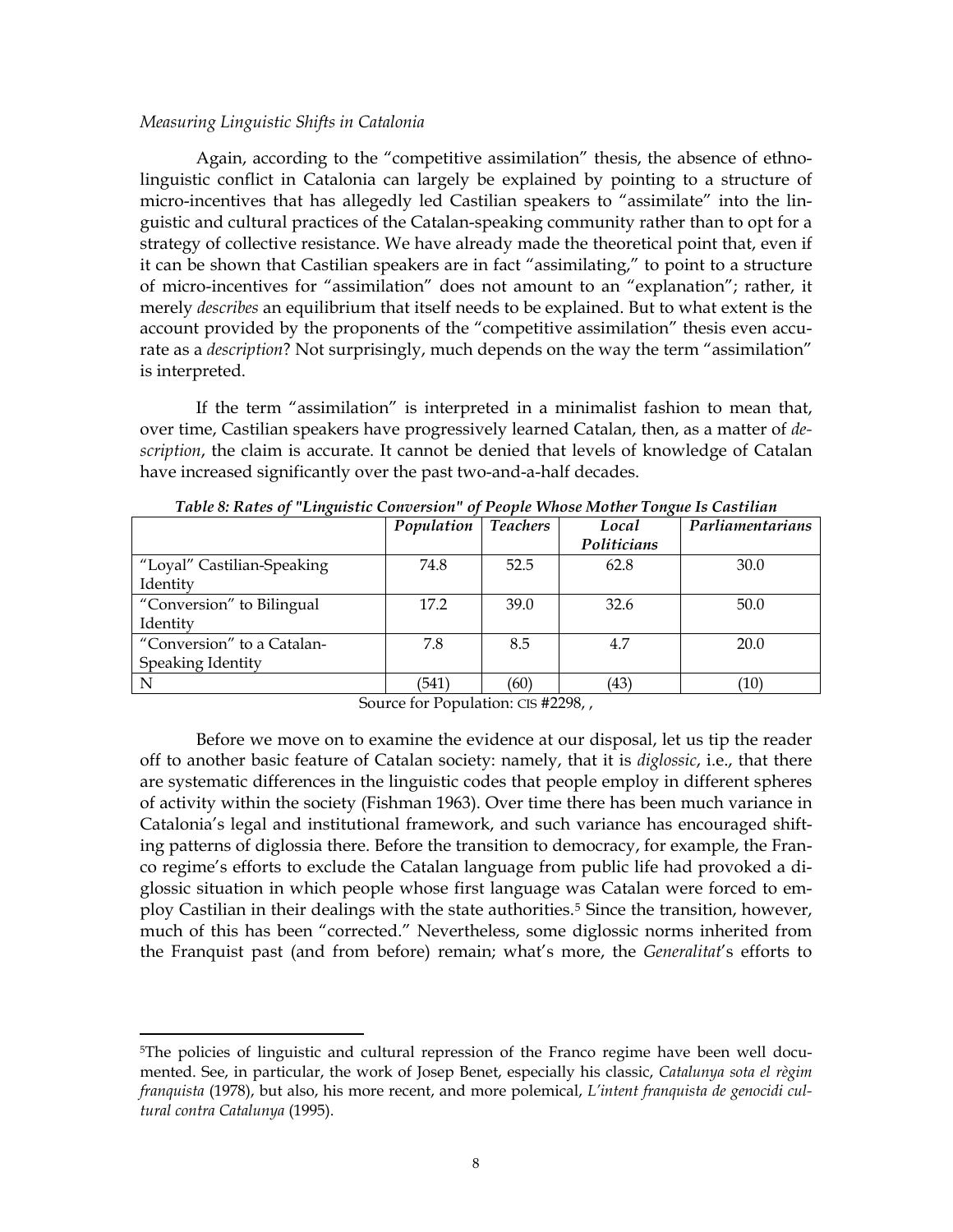"normalize" the Catalan language have encouraged new forms of diglossia to emerge alongside the old ones.<sup>[6](#page-9-0)</sup>

 At the time of the transition to democracy, knowledge of Catalan was spread very unevenly throughout the Catalan territory. In rural and semi-industrial areas, where there was a lower concentration of immigrants from other regions in Spain, a higher proportion of the population could speak Catalan and, as a result, it was generally employed as the language of social relations in everyday life, despite the fact that it had been marginalized from official public life. By contrast, in industrial areas, where there was a higher concentration of immigration, a lower proportion of the population could speak the language; as a result, the Castilian language was much more prominent. In these areas, Castilian had come to be not only the language of official public life but, also, had for the most part come to be the *de facto* language of social relations in everyday life.

 The census data available from the period immediately preceding the transition, though limited to the province of Barcelona, bear out such a generalization. For, in fact, they reveal the existence at the time of three different geographic zones, each of which was characterized by distinct levels of knowledge and use of Catalan: the first, situated in the mostly-rural hinterland of the province of Barcelona, composed of counties such as the Alt Penedès, Anoia, Bages, Berguedà and Osona, where knowledge of Catalan was widespread and its use in everyday social life and household relations was dominant; the second, situated in the city of Barcelona itself and on the coasts both to the north and to the south of it, in the counties of the Maresme, Garraf and the Vallès Oriental, where about half of the population knew the language and roughly the same proportion spoke it at home; and the third, situated in the industrial belt surrounding the city of Barcelona, including the counties of the Baix Llobregat and the Vallès Occidental, where only about a third of the population knew the language and even fewer spoke it at home (Vila 2000).

 Two-and-a-half decades later, however, the situation has changed somewhat dramatically. For example, in the province of Barcelona as a whole, between 1975 and 1996, the percentage of the population that can speak the language increased from 53.1 percent to 72.4 percent; the percentage that can write it increased from a mere 14.5 percent to 44.3 percent; the percentage that can read it increased from 58.2 percent (in 1986) to 70.3 percent; and the percentage that can understand it increased from 74.3 percent to fully 94.3 percent. A similar trajectory is evident in the other three provinces as well – though the initial levels of knowledge in these were significantly greater than in the province of Barcelona. By 1996, in all of Catalonia, the percentage of the population that can speak the language had reached 75 percent; the percentage that can write it had reached 45.8 percent; the percentage that can read it had reached 72.3 percent; and the percentage that can understand it had reached 95 percent (Farràs, Torres and Vila 2000).

<span id="page-9-0"></span><sup>6</sup>For two bibliographic reviews of the vast sociolinguistic literature on patterns of *diglossia* in Catalonia, see Vallverdú (1998) and Boix i Fuster and Vila i Moreno (1998). On new patterns of *diglossia* that have emerged since the transition to democracy, see Flaquer (1996).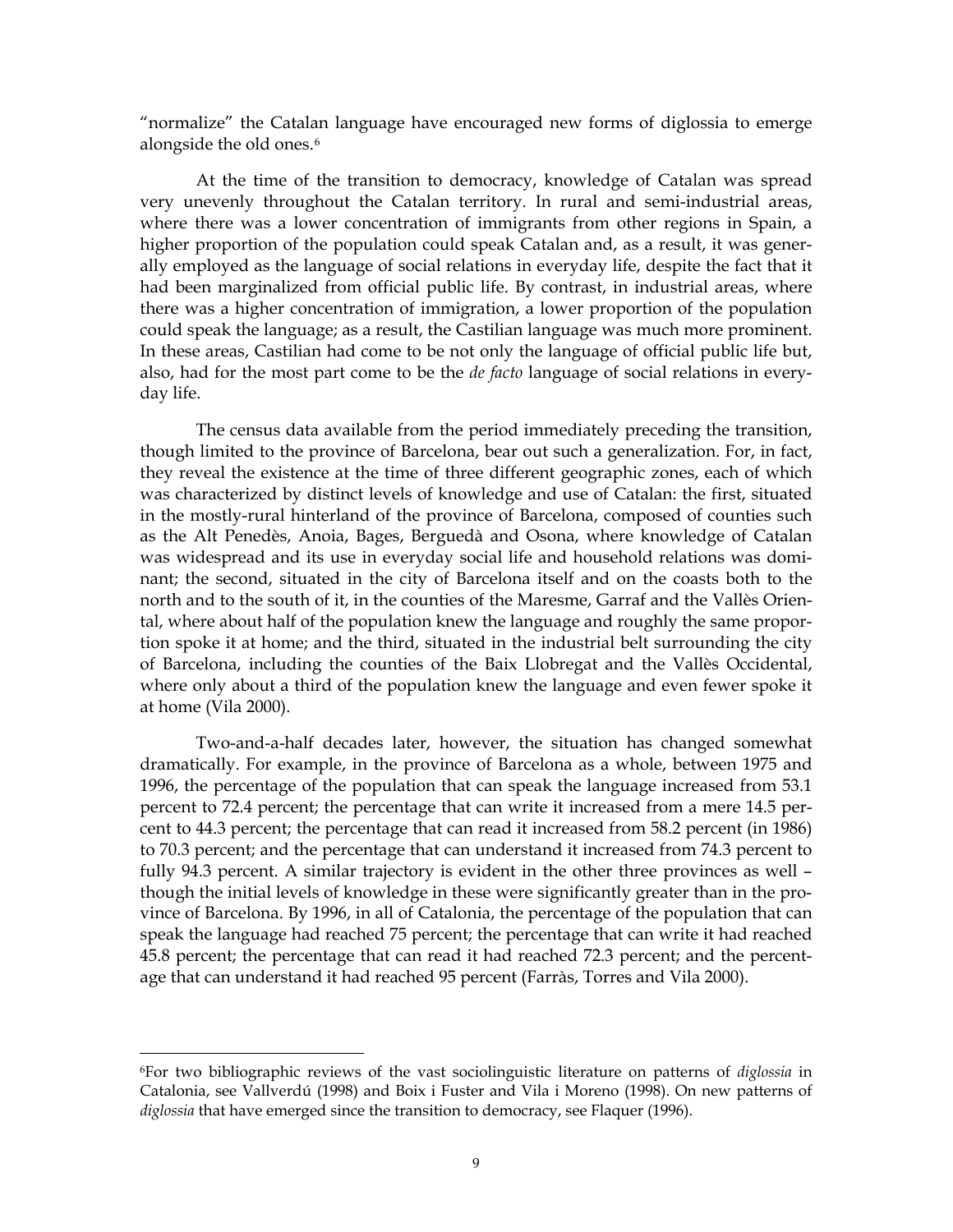Due largely to the process of "linguistic normalization" in general and to linguistic policy in the educational system in particular, the level of knowledge of the Catalan language has increased throughout all of Catalonia. Indeed, the clear trend is towards a Catalan society in which all residents can speak the Catalan language.

 Of course, the sheer number of people in Catalonia at the time of the transition who could not speak the Catalan language was itself testament to the profound impact that the phenomenon of immigration from other parts of Spain has had on the society. Nevertheless, such immigration came to a halt in 1973, when the onset of a global recession, combined with "escalating wage demands," sent the Spanish economy in general, and the Catalan economy in particular, "into a tailspin" (Dubin 2002). Since then, interregional geographic mobility has been extremely low throughout Spain. Consequently, from the time of the transition, the percentage of the population born in Catalonia and thus technically "native" to the territory has consistently risen (though this is bound to change soon, due to the recent onset of another wave of immigration, this time from North Africa and, to a lesser extent, Latin America).

 The increase in the percentage of the population that is technically "native" has undoubtedly facilitated the regional government's efforts to "normalize" the Catalan language, but it has not translated into an increase in the proportion of the population that speaks Catalan as its *first* language. If, as a matter of *description*, it is accurate to claim that levels of knowledge of Catalan are on the rise, it is much less accurate to claim that Castilian speakers are "assimilating" in a more expansive sense of the term. To begin with, it is misleading to claim that Castilian speakers are "assimilating" to the patterns of linguistic and cultural *identifications* and *practices* of the "Catalan-speaking" community. What's more, it is even more misleading to claim that the ethno-linguistic cleavage in Catalan society is being progressively erased. However, before we draw any categorical conclusions, let us take a closer look at patterns of linguistic shift in Catalan society.

 The first question we must ask is: what proportion of those who spoke Castilian in their childhood home have since adopted a Catalan-speaking "identity," at least as measured by responses to the question, "Do you consider yourself a Castilian speaker or a Catalan speaker"? The answer is: relatively few, at least among the general population. To be precise, only 7.8 percent of those whose childhood language was Castilian have come to consider themselves Catalan speakers, though another 17.2 percent have adopted a "bilingual" identity. Nevertheless, the levels of linguistic "identity-conversion" among the educators and politicians whom we interviewed who were born into Castilian-speaking families turn out to be much higher (see table eight).

 These findings cast doubts on the extent to which the term "assimilation" accurately describes the kind of "cultural adaptation" Castilian speakers in Catalonia have undertaken. Indeed, the patterns detected seem to stand in contradiction to the alleged trend of "assimilation," and to lend credence instead to the claim espoused by the sociolinguist Francesc Xavier Vila (1993), among others, that Catalonia's two ethno-linguistic communities remain relatively consolidated – at least in the sense that both groups are managing to reproduce themselves across generations, and that consequently neither group is showing any signs of sudden linguistic substitution.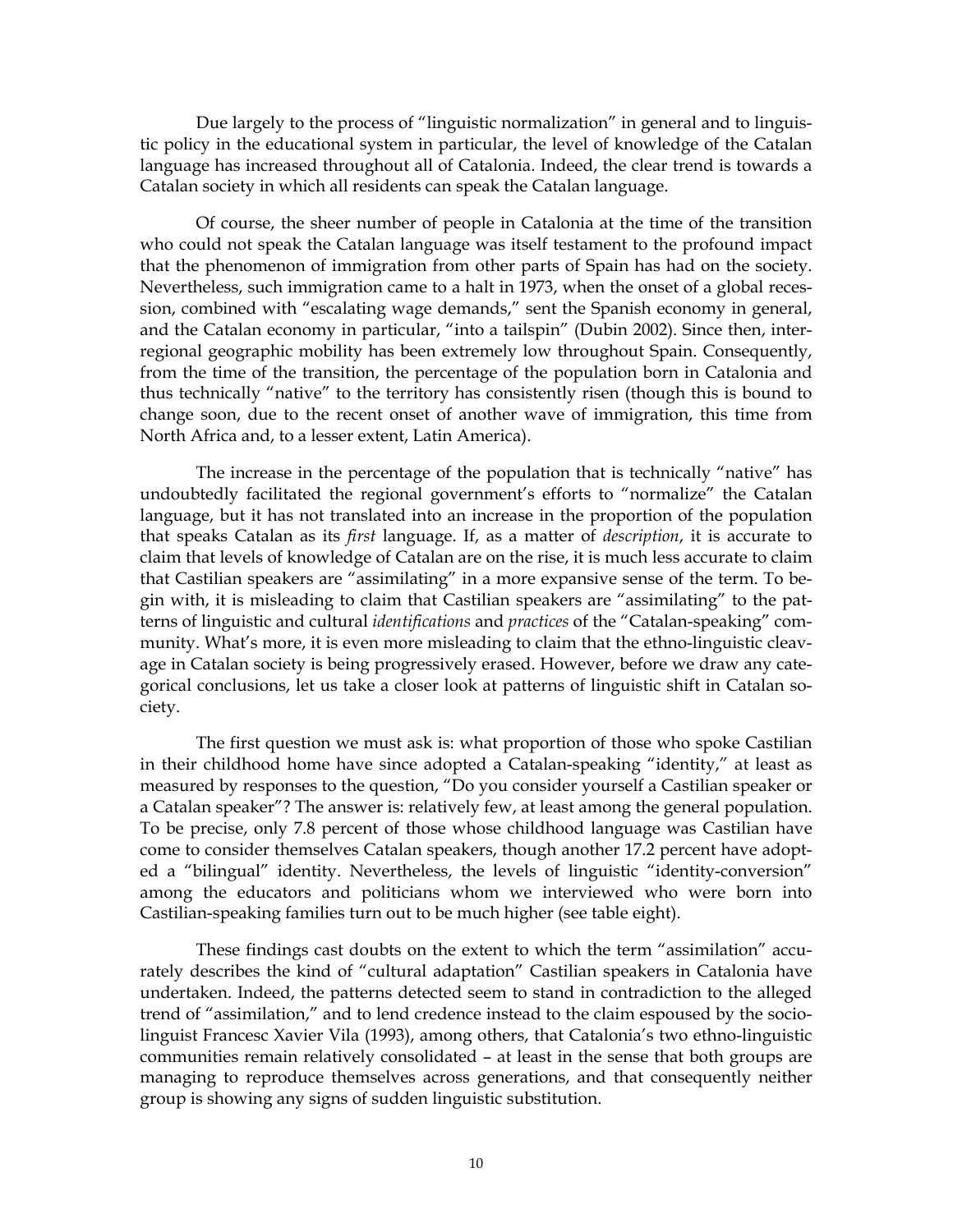Even so, these findings should not be misconstrued as support for a claim that no differences whatsoever can be detected between, say, the linguistic habits of immigrant parents and those of their "native-born" children. For, unlike the former, the overwhelming majority of the latter do at least know how to speak the Catalan language. Of course, along with greater knowledge of the language comes greater use of it as well. Thus, on a scale of one to ten, where 1 stands for minimum use of Catalan and 10 stands for maximum use of it, immigrants ranked themselves on average at 1.92, whereas their children ranked themselves at 4.31. Still, the differences between the linguistic habits of immigrants and those of their children should not be exaggerated. For indeed, on this same scale of language use, the children of immigrants rank themselves much closer to their parents than they do to either children of native Catalans (who on average rank themselves at 6.78) or even to children of mixed parents (who on average rank themselves at 8.23) (see table nine).

|                                  | Twore of Senice of the Cheminical Linguage |                                         |  |  |  |  |  |
|----------------------------------|--------------------------------------------|-----------------------------------------|--|--|--|--|--|
|                                  |                                            | Language use score   Standard deviation |  |  |  |  |  |
| Immigrants                       | 1.92                                       | 2.56                                    |  |  |  |  |  |
| 1st-generation born in Catalonia | 4.31                                       | 3.41                                    |  |  |  |  |  |
| One parent born in Catalonia     | 6.78                                       | 3.09                                    |  |  |  |  |  |
| Both parents born in Catalonia   | 8.23                                       | 2.75                                    |  |  |  |  |  |
| Total                            | 5.12                                       | 2.95                                    |  |  |  |  |  |

*Table 9: Scale of Use of the Catalan Language* 

Source: CIS study #2298. Calculated by John Macinness (Unpublished manuscript).

 Nor should our findings about the consolidation of two ethno-linguistic communities be misconstrued as support for a claim that members of one community never or only rarely employ the language of the other. For this is not the case – even though bilingual linguistic *identities* are not particularly common, it turns out that bilingual linguistic *habits* are, at least when it comes to the *habits* of social relations outside of the household. Thus, according to a 1998 survey sponsored by the *Generalitat*, despite the fact that only 11.7 percent of respondents claimed to use both languages inside their homes, fully 38.1 percent of them claimed to use both languages in "social relations" generally (see table ten).

|           | Household Language | <b>Language of Social Relations</b> |
|-----------|--------------------|-------------------------------------|
| Castilian | 48 7               | 32 3                                |
| Bilingual | 11 7               | 38.1                                |
| Catalan   | 39.5               | 29.5                                |
|           | 100                | 106                                 |

*Table 10: Linguistic habits in different spheres.* 

Source: *Enquesta lingüística* (1998)

 Indeed, when we look closer still at reported linguistic habits, it becomes clear that there are systematic differences in the use of the two languages across different spheres of Catalan society. Thus, according to a 2001 CIS survey, the sphere in which Castilian was most often spoken was the household – fully 46.8 percent of the respondents claimed to do so in this context. By contrast, the sphere in which Catalan was most often spoken was in relations with the public administration – fully 47 percent of the respondents claimed to do so in this context. What's more, bilingual linguistic habits appear to occur most often among friends, and then at the workplace. To be precise, de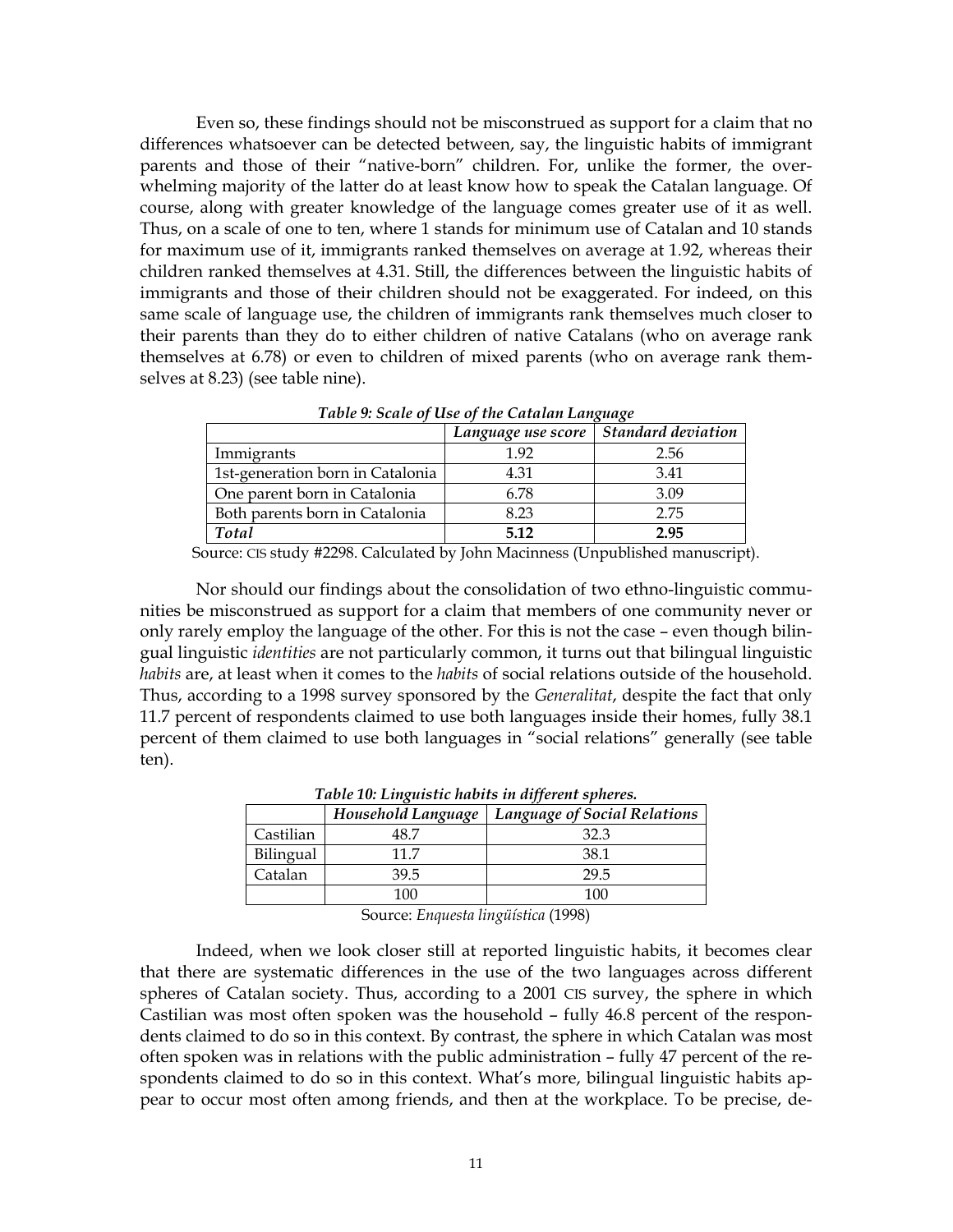spite the fact that only 10.9 percent of the population reported using both languages at home, 15.3 percent claimed to do so when asking a stranger in the street something, 19.6 percent claimed to do so in stores, 24.1 percent claimed to do so at work, and 26.4 percent claimed to do so with friends. Yet again, however, the reported linguistic habits of the educators and politicians whom we interviewed differ quite dramatically from those of the population at large (see table eleven).

|                                  |                   | Castilian | <b>Both</b> | Catalan |
|----------------------------------|-------------------|-----------|-------------|---------|
| At home                          | Population        | 46.8      | 10.9        | 42.3    |
|                                  | <b>Teachers</b>   | 22.2      | 13.3        | 64.5    |
|                                  | Local politicians | 24.8      | 8.5         | 66.7    |
|                                  | Parliamentarians  | 16.1      | 8.9         | 75      |
| With friends                     | Population        | 36.1      | 26.4        | 37.5    |
|                                  | Teachers          | 12        | 28.1        | 59.9    |
|                                  | Local politicians | 13.1      | 30          | 56.9    |
|                                  | Parliamentarians  | $\theta$  | 21.4        | 78.6    |
| At work                          | Population        | 32.8      | 24.1        | 43      |
|                                  | Teachers          | 4.8       | 12          | 83.2    |
|                                  | Local politicians | 13.1      | 15.4        | 71.5    |
|                                  | Parliamentarians  | $\Omega$  | 8.9         | 91.1    |
| In stores                        | Population        | 36.1      | 19.6        | 44.4    |
|                                  | Teachers          | 7.2       | 11.4        | 81.4    |
|                                  | Local politicians | 6.9       | 15.4        | 77.7    |
|                                  | Parliamentarians  | $\Omega$  | 10.7        | 89.3    |
| Answering the phone              | Population        | 45        | 9.9         | 45.1    |
|                                  | Teachers          | 10.8      | 15          | 74.3    |
|                                  | Local politicians | 17.7      | 6.2         | 76.2    |
|                                  | Parliamentarians  | 3.6       | 8.9         | 87.5    |
| When asking a stranger something | Population        | 41        | 15.3        | 43.5    |
|                                  | Teachers          | 10.2      | 18.1        | 71.7    |
|                                  | Local politicians | 11.5      | 13.1        | 75.4    |
|                                  | Parliamentarians  | 3.6       | 12.5        | 83.9    |

*Table 11: Language employed in different situations.* 

 Such qualifications notwithstanding, we can conclude that, with respect to the evolution of linguistic identities and linguistic practices, on the whole, the Castilianspeaking portion of Catalonia's general population constitutes a relatively consolidated linguistic community, in the sense that it is managing to reproduce itself across generations, and that it is not showing any signs of sudden linguistic substitution. Despite dramatically increased knowledge of – and some increased usage of – the Catalan language among the children of immigrants than among the immigrants themselves, the rates of intergenerational "defection" to the linguistic habits and/or linguistic identity of the Catalan-speaking portion of the population remain low (though the same description does not apply to the educators and politicians whom we interviewed).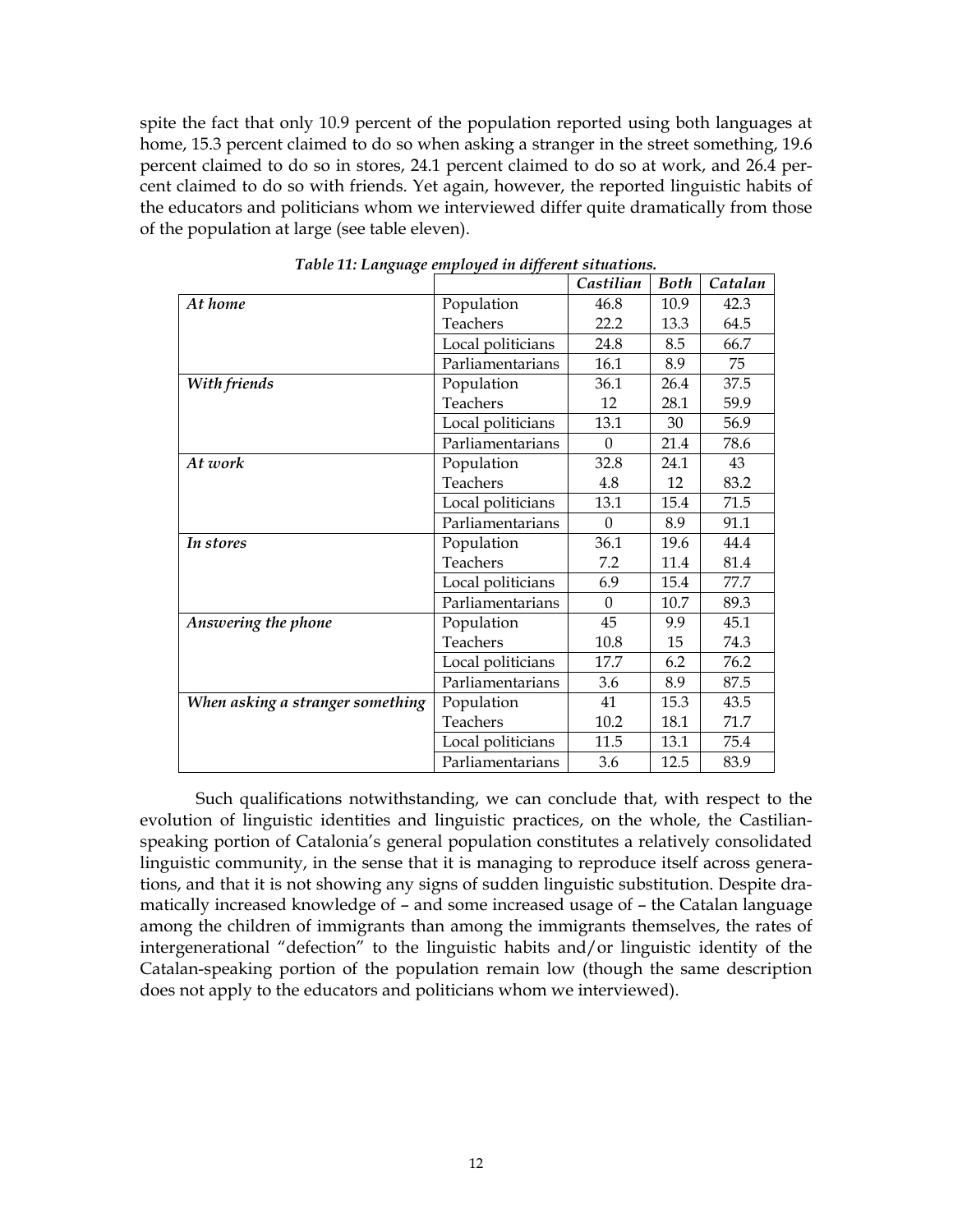# *Linguistic Practices and Subjective Identity in Catalonia*

 We have yet to specify sufficiently the relationship between linguistic characteristics and practices in Catalonia, on the one hand, and patterns of subjective, "cultural" identification there, on the other. Let us do so now.

 When we compare patterns of subjective identification across linguistic groups (defined in a "primordial" sense so as to correspond with childhood language), we find a very strong correlation between identity and language in Catalonia. For example, in the general population, whereas only 16.7 percent of those who were raised in a Castilian-speaking household identify themselves as predominately Catalan, the proportion increases to 36.5 percent among those who were raised in bilingual households, and to fully 76.2 percent among those who were raised in Catalan-speaking households (see table twelve).

|                   | <b>Spanish</b> | More           | As                    | More    | Catalan | DK/DA | N      |
|-------------------|----------------|----------------|-----------------------|---------|---------|-------|--------|
|                   |                | <b>Spanish</b> | <i><b>Spanish</b></i> | Catalan |         |       |        |
| Castilian in      | 27.8           | 10.7           | 43.2                  | 13.1    | 3.6     | 1.6   | (1194) |
| childhood home    |                |                |                       |         |         |       |        |
| Both languages in | 7.1            | 9.0            | 44.9                  | 22.4    | 14.1    | 2.6   | (156)  |
| childhood home    |                |                |                       |         |         |       |        |
| Catalan in        | 1.3            | 1.3            | 20.2                  | 41.8    | 34.4    | 1.0   | (1346) |
| childhood home    |                |                |                       |         |         |       |        |

*Table 12: Self Identification in Catalonia, Measured Across Linguistic Groups*

Source: CIS #2410 (2001)

 This figure alone seems to vindicate the appropriateness of employing "language" as a proxy for "culture," and therefore linguistic "shift" as a proxy for "assimilation," in the Catalan context – though we must still stress the important qualification that an overwhelming majority of Catalan-speakers still identify themselves to some extent as "Spanish" in addition to "Catalan." We must also stress that by "appropriate" we are speaking in purely relative terms. Important dynamics are inevitably covered over whenever a "proxy" is used to measure the transformation of a cultural subsystem, regardless of the relative appropriateness of the proxy. The use of linguistic "shifts" as a proxy for "assimilation" in the Catalan context proves to be no exception to the rule. For example, even though it is true that those who spoke Castilian in their childhood home but have since "shifted" to Catalan register much high levels of identification with Catalonia than do their linguistically "loyal" Castilian-speaking counterparts, the fact remains that, as a group, they still identify themselves as predominately-Catalan in significantly lower proportions than do their "primordially-defined, Catalan-speaking" counterparts (i.e., those raised in Catalan-speaking households). Such complexities can only come to light when we resist the demand of the proponents of the "competitive assimilation" thesis to "proxify" prematurely for the sake of "operationalization" (see table thirteen).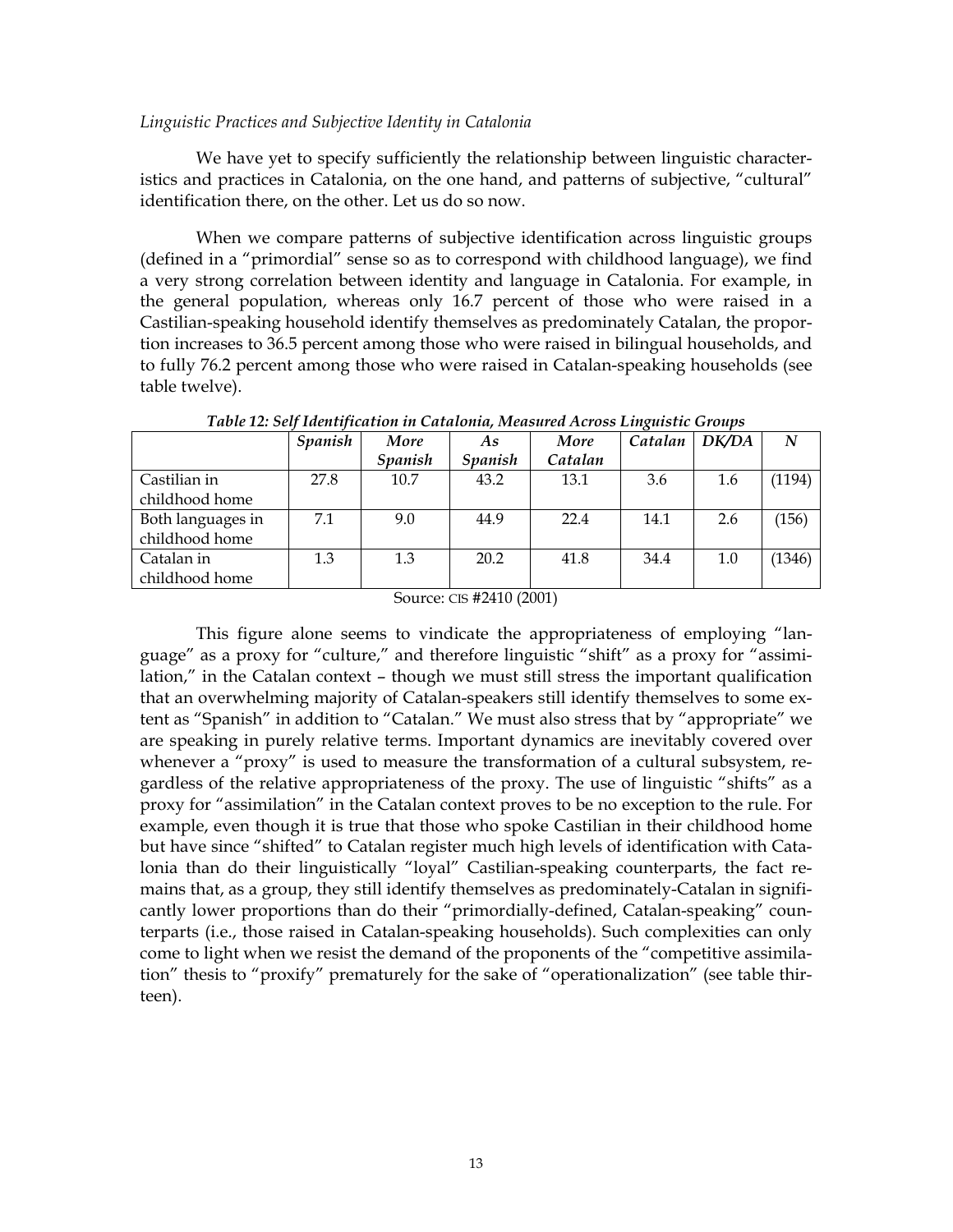|                        | <b>Spanish</b> | More    | As      | More    | Catalan | DK/DA | N      |
|------------------------|----------------|---------|---------|---------|---------|-------|--------|
|                        |                | Spanish | Spanish | Catalan |         |       |        |
| Castilian in childhood | 32.5           | 12.1    | 42.4    | 9.4     | 2.0     | 1.5   | (942)  |
| home and Castilian in  |                |         |         |         |         |       |        |
| today's home           |                |         |         |         |         |       |        |
| Castilian in childhood | 16.1           | 8.0     | 51.1    | 19.0    | 4.4     | 1.5   | (137)  |
| home and both lan-     |                |         |         |         |         |       |        |
| guages in today's      |                |         |         |         |         |       |        |
| home                   |                |         |         |         |         |       |        |
| Castilian in childhood | 3.5            | 2.7     | 41.6    | 35.4    | 15.0    | 1.8   | (113)  |
| home but Catalan in    |                |         |         |         |         |       |        |
| today's home           |                |         |         |         |         |       |        |
| Catalan in childhood   | 1.3            | 1.3     | 20.2    | 41.8    | 34.4    | 1.0   | (1346) |
| home                   |                |         |         |         |         |       |        |

*Table 13: Self Identification in Catalonia, Measured Across Linguistic Groups* 

Source: CIS #2410 (2001)

# *Measuring Subjective Identity Shifts*

 Because processes of identity formation are always embedded in complex and dynamic interactions between "insiders" and "outsiders," focusing on the patterns of adaptation detectable among "outsiders" threatens to leave a misleading impression that the attitudes and practices of the "insiders" have remained static. This in turn threatens to leave a related, misleading impression that the dominant trend in Catalonia is toward the gradual erasure of the ethno-linguistic cleavage.

 The extent to which these two impressions are misleading is immediately exposed when we compare different primordial segments of the population along an axis measuring patterns of subjective identification rather than along an axis measuring reported linguistic practices. When we do so, we find that, over time, there has been absolutely no trend toward convergence. Rather, all shifts towards "Catalanization" among immigrants and their children seem to have been cancelled out by parallel shifts towards "radicalization" among the native segments of the population. In other words, when we measure the cleavage between different ascendancy groups by comparing "average subjective identity scores," we find that, though the terms in which the cleavage is articulated have shifted, the cleavage itself remains *every bit as sharp today as it was during the transition* (see table fourteen).

| <i>ul Chiulonia (1979-2004)</i> |      |      |      |      |      |      |             |      |      |
|---------------------------------|------|------|------|------|------|------|-------------|------|------|
|                                 | 1979 | 1982 | 1990 | 1991 | 1996 | 1998 | <b>2000</b> | 2001 | 2002 |
| Immigrants                      | 1.63 | 1.85 | 1.67 | 2.29 | 2.24 | 2.28 | 2.38        | 2.19 | 2.38 |
| 1st-gen                         | 2.47 | 2.74 | 2.74 | 3.18 | 2.96 | 2.99 | 2.92        | 3.11 | 3.08 |
| Mixed                           | 3.02 | 3.21 | 3.37 | 3.63 | 3.55 | 3.48 | 3.35        | 3.63 | 3.66 |
| <b>Natives</b>                  | 3.29 | 3.39 | 3.90 | 4.02 | 3.91 | 3.99 | 3.76        | 4.04 | 4.06 |

*Table 14: Evolution of Average Identity Score\* for Different Ascendancy Groups in Catalonia (1979-2004)* 

Sources: Shabad (1979-1982); Orizo (1990), CIS 1978 (1991), CIS 2228 (1996), CIS 2298 (1998), Orizo (2000), CIS 2410 (2001), CIS 2455 (2002)

\*Note that Average Identity Score has been calculated from a five-point scale, where 1=Only Spanish and 5=Only Catalan.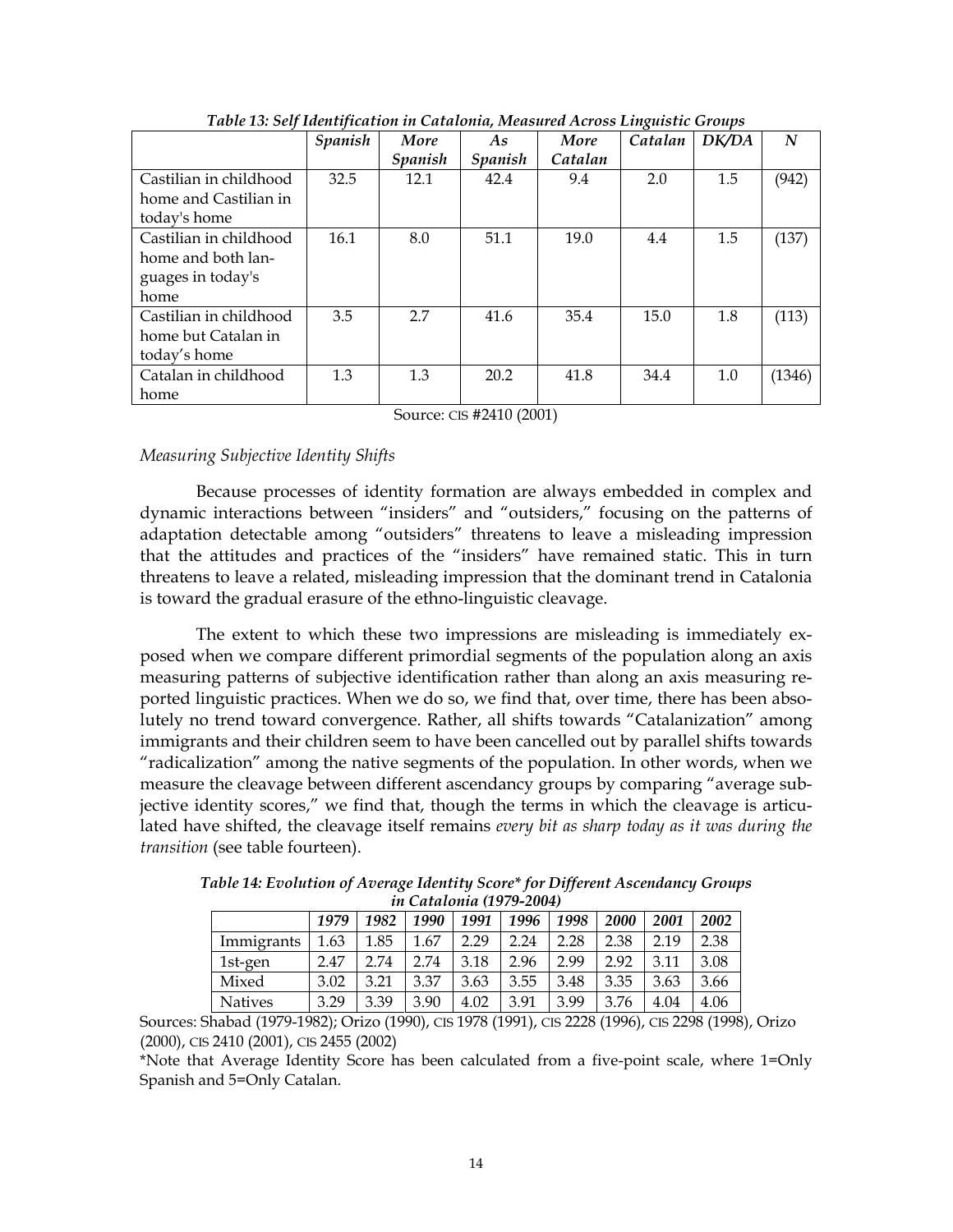Sharper still is the discrepancy between patterns of subjective identification among the general population, on the one hand, and those among political and bureaucratic elites (including those whom we interviewed), on the other (see table fifteen).

|         | General    | Local       | <b>Mayors</b> | <b>Teachers</b> | Parliamen- | High-level    |
|---------|------------|-------------|---------------|-----------------|------------|---------------|
|         | Population | politicians |               |                 | tarians    | functionaries |
| Spanish | 12.7       | 1.6         | 6.6           | 6.1             | 0          | $\theta$      |
| More    | 7.9        | $\theta$    | 8.1           | 3.1             | $\theta$   | $\theta$      |
| Spanish |            |             |               |                 |            |               |
| As      | 38.1       | 40.9        | 25.4          | 28.7            | 32.1       | 7.8           |
| Spanish |            |             |               |                 |            |               |
| More    | 24.8       | 28.3        | 37.1          | 25.6            | 30.4       | 29.9          |
| Catalan |            |             |               |                 |            |               |
| Catalan | 16.5       | 29.1        | 22.8          | 36.6            | 37.5       | 61.0          |
| N       | (2778)     | (131)       | (237)         | (168)           | (56)       | (77)          |

*Table 15: Self-Identification in Catalonia*

Sources: CIS #2410 (2001); Matas (1996); Magre (1999); Miley (2004), ,

 Finally, not only can we find a serious discrepancy between the patterns of identification of the general population as a whole compared that of elites as a whole; so too can we find further large discrepancies between masses and their elite counterparts across every ascendancy group (see table sixteen).

*Table 16: Average Identity Scores of Different Ascendancy Groups in Catalonia* 

|                                         | <b>Immigrants</b> | 1st-gen | Mixed | <b>Natives</b> | Total | N      |  |  |
|-----------------------------------------|-------------------|---------|-------|----------------|-------|--------|--|--|
| Population                              | 2.38              | 3.08    | 3.66  | 4.06           | 3.25  | '2778' |  |  |
| Teachers                                | 2.66              | 3.57    | 3.96  | 4.52           | 3.83  | (168)  |  |  |
| Politicians                             | 3.18              | 3.56    | 3.73  | 4.22           | 3.9   | 187    |  |  |
| Source for population: CIS #2410 (2001) |                   |         |       |                |       |        |  |  |

# *Catalan Identity: A Regional or a National Identity?*

 Though the ethno-linguistic cleavage in Catalan society remains much sharper than proponents of the "competitive assimilation" thesis would like to admit, they might still take heart at the trends we have thus far mapped – since over time, all groups are feeling progressively *more* Catalan, *and* progressively *less* Spanish. Upon closer analysis, however, it turns out that even this "assimilationist" trend requires serious qualification. Why? Because though the population at large, as well as all ascendancy groups within it, have come to feel progressively more Catalan, they have yet to come to agree upon a host of basic questions about the nature of Catalan identity itself. For example, they have yet to come to agree upon whether Catalan identity is best understood in "regional" or "national" terms. Indeed, among the general population, only 13.8 percent of immigrants and 26.6 percent of children of immigrants consider Catalonia to be a nation, compared with 45.6 percent of children of mixed parents and 54.4 percent of "natives." Once again, however, the pattern of responses among the educators and politicians whom we interviewed differs quite dramatically (see table seventeen).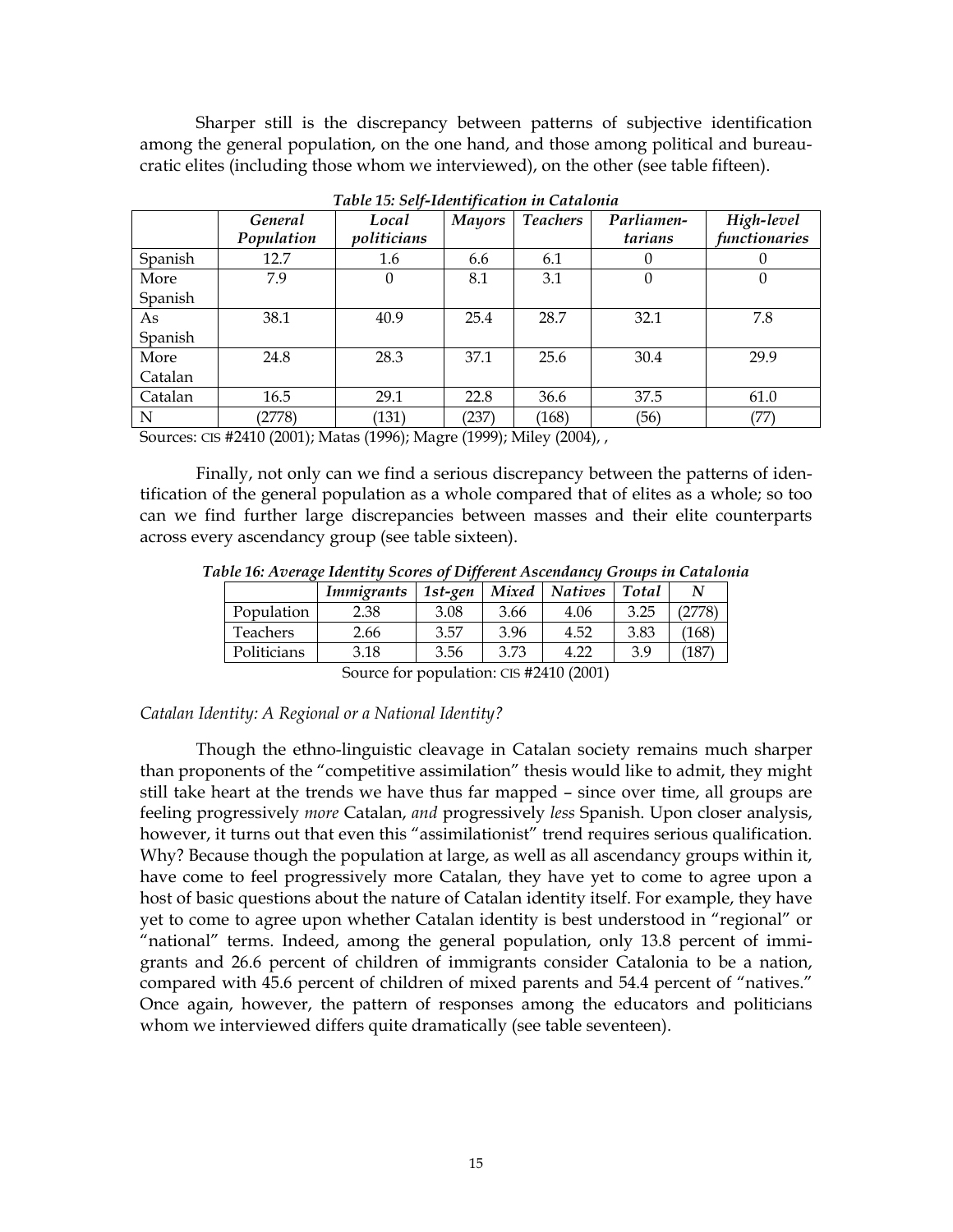|                   | <b>Spanish</b>           | More                  | As      | More    | Catalan | <b>Total</b> | N      |
|-------------------|--------------------------|-----------------------|---------|---------|---------|--------------|--------|
|                   |                          | <i><b>Spanish</b></i> | Spanish | Catalan |         |              |        |
| Population        | 5.6                      | 6.7                   | 18.2    | 53.3    | 79.2    | 37.5         | (2778) |
| Teachers          | 10.0                     | 40.0                  | 62.2    | 81.0    | 95.0    | 73.9         | (168)  |
| Local Politicians | $\overline{\phantom{a}}$ |                       | 48.1    | 88.9    | 92.1    | 72.7         | (131   |
| Parliamentarians  | $\overline{\phantom{a}}$ |                       | 50.0    | 94.1    | 100     | 82.1         | (56)   |

*Table 17: Proportion who consider Catalonia a nation, by self-identification*

Source for population: CIS #2410 (2001)

 Furthermore, among the general population, only 18.2 percent of those who consider themselves equally Catalan as Spanish prefer the term "nation," compared with 53.3 percent of those who consider themselves more Catalan and 79.2 percent who consider themselves exclusively Catalan. Not surprisingly, their counterparts among the educators and politicians whom we interviewed prefer the term "nation" in much higher proportions (see table eighteen).

|                   | <b>Immigrants</b> | 1st-gen | Mixed | <b>Natives</b> | Total |        |
|-------------------|-------------------|---------|-------|----------------|-------|--------|
| Population        | 13.8              | 26.6    | 45.6  | 54.4           | 37.5  | (2778) |
| <b>Teachers</b>   | 45.2              | 81.0    | 68.0  | 89.5           | 73.9  | (168)  |
| Local Politicians | 59.1              | 68.4    | 54.5  | 85.9           | 72.7  | 131    |
| Parliamentarians  | 66.7              | 83.3    | 83.3  | 84.2           | 82.1  | (56)   |

*Table 18: Proportion who consider Catalonia a nation, by ascendancy groups* 

Source for population: CIS #2410 (2001)

 Finally, among the general population, even those who register "equally Catalan and Spanish" identities do not always imagine their *Catalanitat* in quite the same terms. Differences between ascendancy groups prove particularly revealing in this regard. Specifically, the proportion of immigrants and children of immigrants who imagine their *Catalanitat* in regional rather than national terms is significantly higher than is the case for their "native" counterparts (see table nineteen).

| из суниту эриптэн ини ситинин, исгозэ игдсгент изсеништер хгоирэ |        |       |               |     |  |  |  |  |
|------------------------------------------------------------------|--------|-------|---------------|-----|--|--|--|--|
|                                                                  | Region | Other | <b>Nation</b> |     |  |  |  |  |
| <b>Equally Spanish Immigrants</b>                                | 71.2   | 9.8   | 15.1          | 285 |  |  |  |  |
| <b>Equally Spanish First Generation</b>                          | 73.4   | 8.7   | 16.6          |     |  |  |  |  |
| Equally Spanish Mixed                                            | 67.7   | 97    | 19.4          | (93 |  |  |  |  |
| <b>Equally Spanish Natives</b>                                   | 64.4   | 9.1   | 22.3          | 264 |  |  |  |  |
| $C = \frac{10}{42}$                                              |        |       |               |     |  |  |  |  |

*Table 19: Conceptions of Catalonia among those who identify as equally Spanish and Catalan, across different ascendancy groups* 

Source: CIS #2410 (2001)

 In sum, we can safely conclude that, though immigrants and children of immigrants are progressively coming to identify more with Catalonia, they continue to imagine this identity in terms that differ significantly from the imaginings of their native counterparts. Furthermore, the differences are sharper still between the general population, on the one hand, and the educators and politicians whom we interviewed, on the other. None of these continuing patterns of contestation could be detected if we were to limit our attention to linguistic "shifts," as the proponents of the "competitive assimilation" thesis claim we can.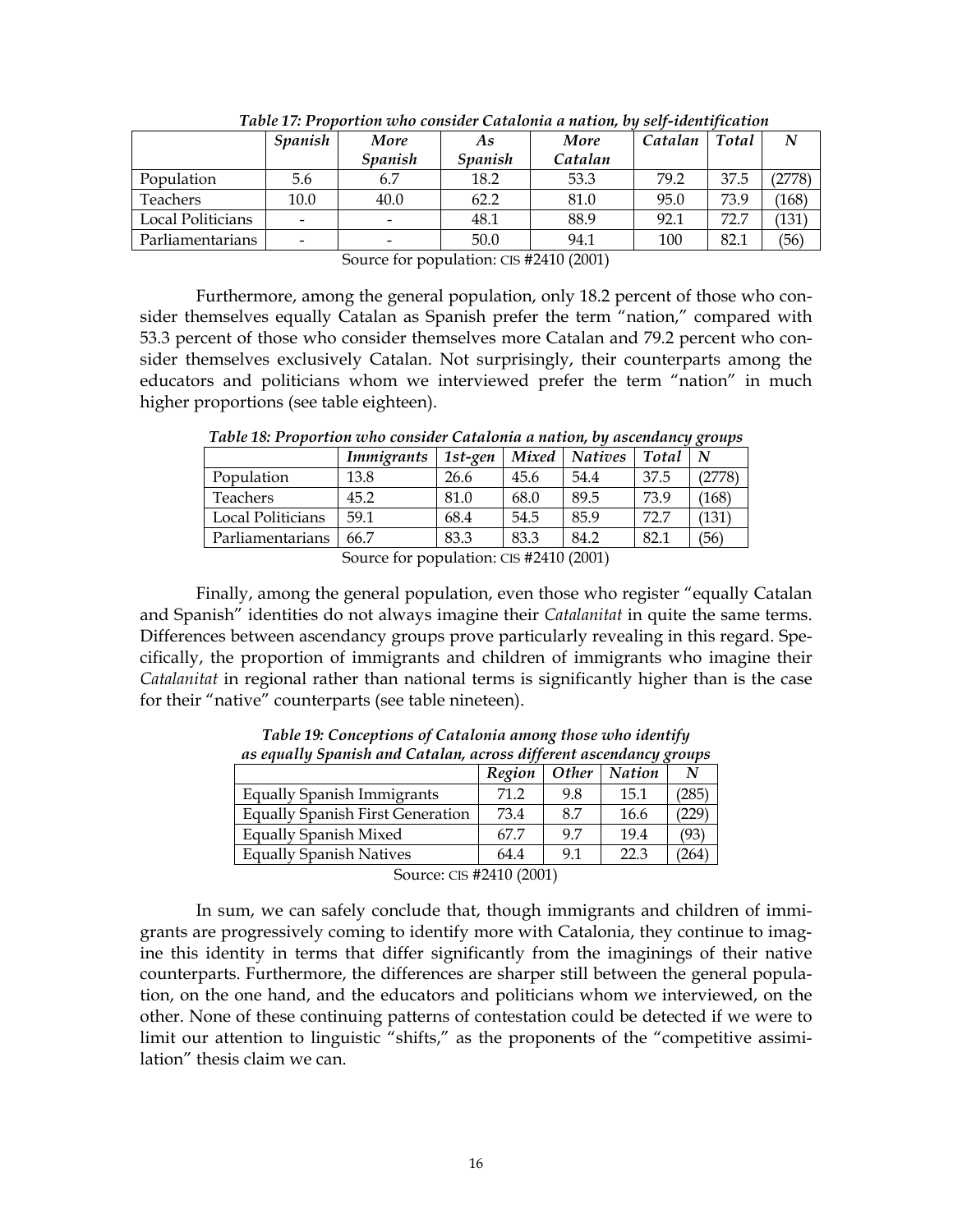# *Conclusion*

 In this paper, we have assessed the relative merits of the main theory that has been formulated to explain the comparatively low degree of political polarization and conflict within Catalonia over ethno-linguistic issues: namely, the thesis of "competitive assimilation." We have argued that this thesis is critically flawed, both as description and as explanation. We have contended that it cannot amount to an adequate causal theory, but only to a *description*; and we have insisted that, even as a *description*, it is misleading.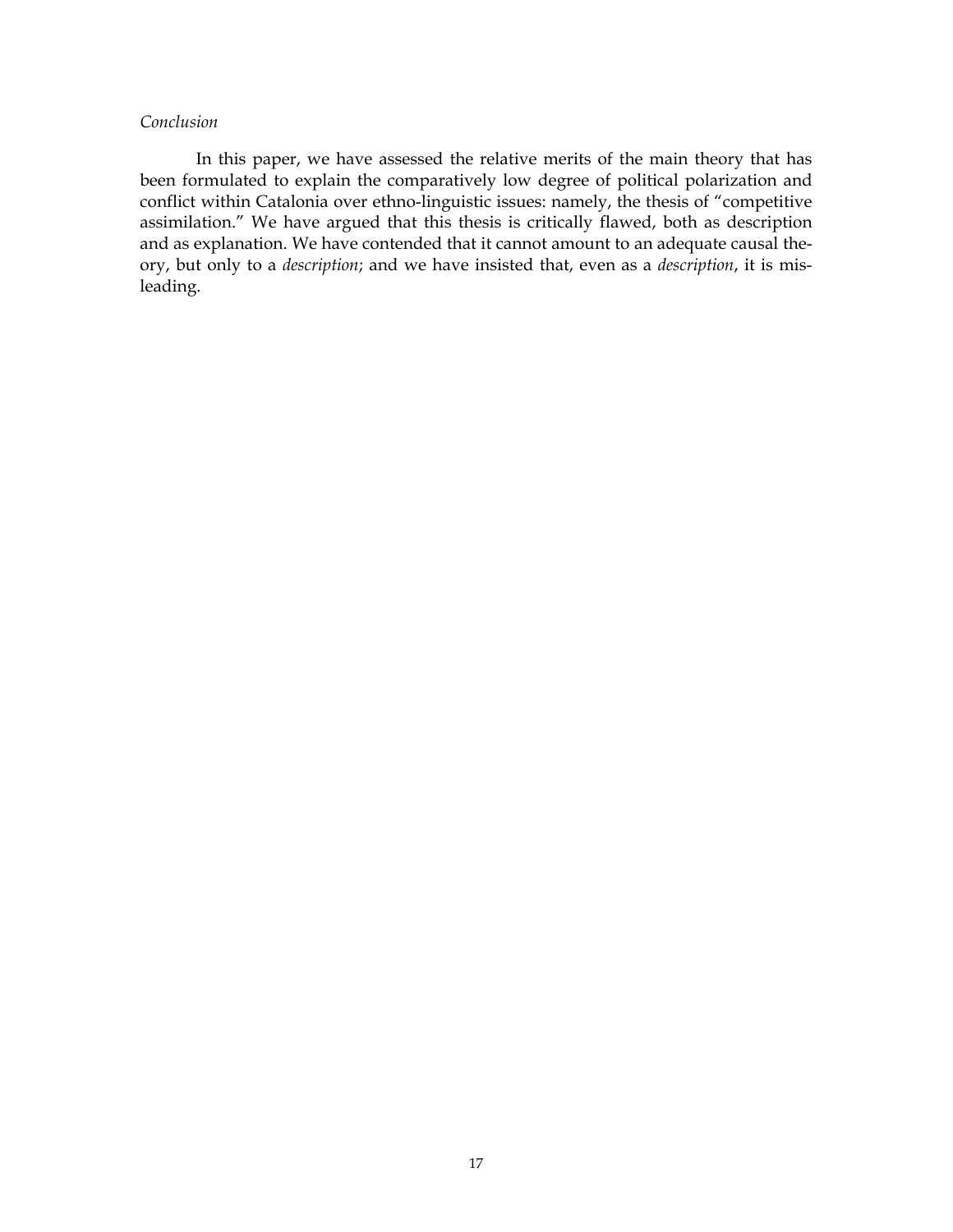## **Bibliographical References**

*Anuari Estadístic de Catalunya*. 1999. Barcelona: Generalitat de Catalunya.

- Benet, Josep. 1978. *Catalunya sota el règim franquista*. Barcelona: Blume.
- \_\_\_\_\_. 1995. *L'intent franquista de genocidi cultural contra Catalunya*. Barcelona: Abadia de Montserrat.
- Boix i Fuster, Emili, and F. Xavier Vila i Moreno. 1998. *Sociolingüística de la llengua catalana*. Barcelona: Ariel Lingüística.
- Bourdieu, Pierre. 1991. *Language and Symbolic Power*. Cambridge MA: Harvard University Press.
- Bourdieu, Pierre, and Loïc J.D. Wacquant. 1992. *An Invitation to Reflexive Sociology*. Chicago: The University of Chicago Press.
- *Centro de Invesitgaciones Sociológicas*. Surveys: #1978 (1991), # 2228 (1996), #2296 (1998); #2298 (1998), #2410 (2001); #2455 (2002).
- Colomer, Josep M. 1986. *Cataluña como cuestión de Estado*. Madrid: Tecnos.
- Conversi, Daniele. 1997. *The Basques, the Catalans and Spain. Alternative Routes to Nationalist Mobilization*. London: Hurst and Company.
- Dubin, Ken. 2002. "Consolidating Difference: The Legacies of Democratic Transition in Contemporary Spanish Labor Relations." Unpublished paper delivered at 2002 Annual Meeting of the American Political Science Association, Aug. 29 – Sept.1.
- *Enquesta lingüística sobre l'ús oral del català entre la població de Catalunya major de 15 anys*. 1998. Barcelona: Generalitat de Catalunya.
- Farràs i Farràs, Jaume, with Joaquim Torres i Pla, and Francesc Xavier Vila i Moreno, eds. 2000. *El Coneixement del Català, 1996. Mapa sociolingüística de Catalunya*. Barcelona: Generalitat de Catalunya, Departament de Cultura.
- Fishman, Joshua. 1963. "Bilingualism with and without Diglossia; Diglossia with and without Bilingualism," *Journal of Social Issues* 23,2 (1963): 29-38
- Flaquer, Lluís. 1996. *El català, ¿llengua pública o privada?* Barcelona: Empúries.
- Geertz, Clifford. 1973. "The Integrative Revolution: Primordial Sentiments and Civil Politics in the New States," in *The Interpretation of Cultures*, New York: Basic Books.
- Gramsci, Antonio. 1971. *Selections from the Prison Notebooks*. New York: International Publishers.
- Hall, Jacqueline. 1979. "Immigration et Nationalisme en Catalogne," in *Perspectiva Social* 14.
- Keating, Michael. 2001. *Nations Against the State. The New Politics of Nationalism in Quebec, Catalonia, and Scotland*. Basingstoke: Palgrave.
- Laitin, David. 1995. "Marginality: A Microperspective," *Rationality and Society* 7,1. \_\_\_\_\_. 1998. *Identity in Formation*. Ithaca: Cornell University Press, 1998.
- Laitin, David, and Carlota Solé. 1986. 1986. "Aplicación de la teoría de los juegos a las actitudes y política lingüísticas. El caso de inmigrantes y autóctonos en Cataluña," *Paper* #27: 11-47.
- Linz, Juan J. 1975. "Politics in a multilingual society with a dominant world language," in *Les états multilingues: Problèmes et Solutions. Multilingual States: Problems and Solutions*, edited by Jean-Guy Savard and Richard Vigneault, pp. 367-444. Québec: Presses de l'Université Laval.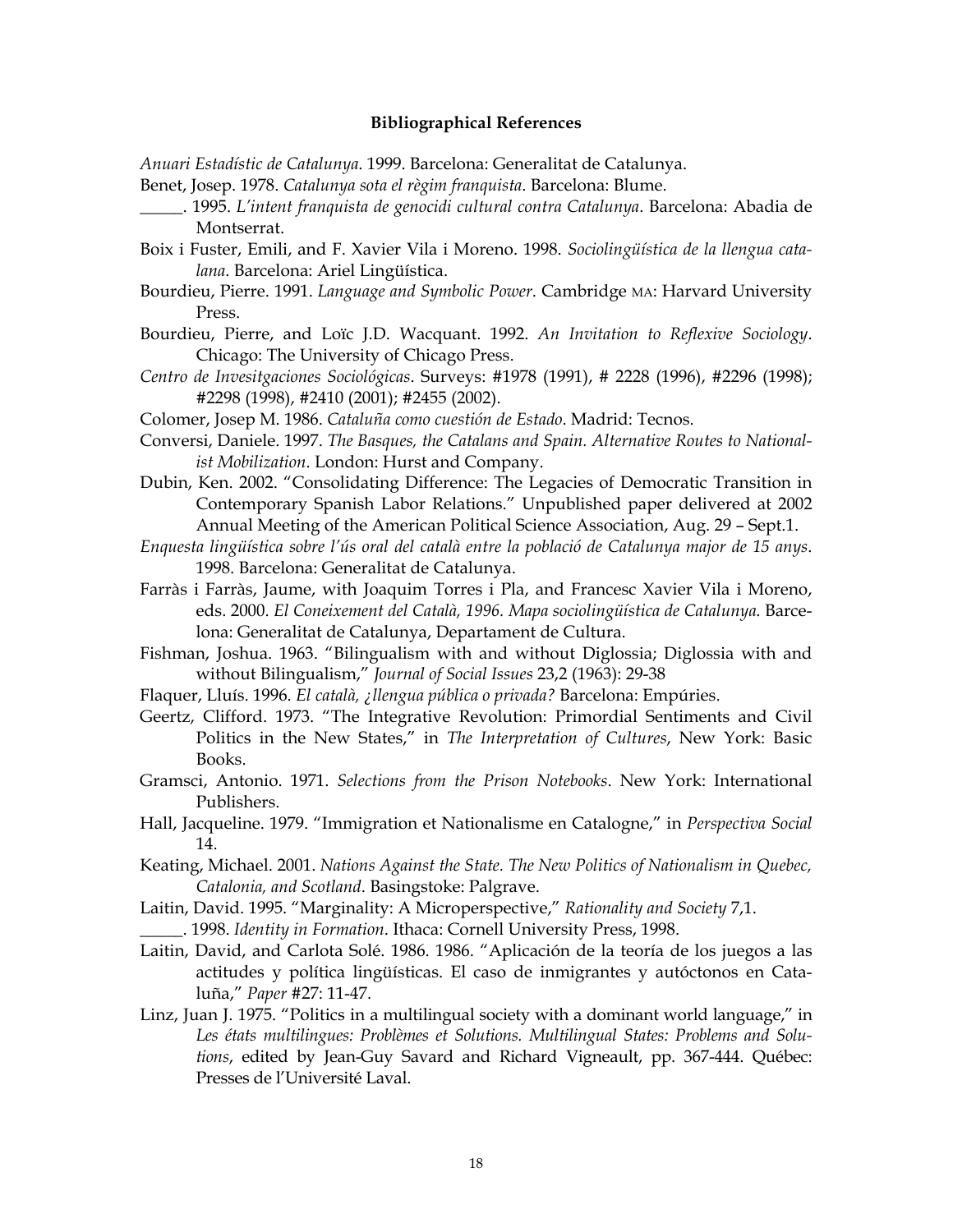- \_\_\_\_\_. 1981. *Informe sociológica sobre el cambio politico en España 1975-1981: IV Informe FOESSA.* Madrid: *EURAMERICA*.
- \_\_\_\_\_. 1985a. "From Primordialism to Nationalism." In *New Nationalisms of the Developed West: Toward Explanation*, edited by Edward A. Tiryakian and Ronald Rogowski, pp. 203-253. Boston: Allen & Unwin.
- \_\_\_\_\_. 1985b. "De la crisis de un estado unitario al Estado de las Autonomías," in Fernando Fernández Rodríguez, ed., *La España de las Autonomías*. pp. 527-672. Madrid: Instituto de Estudios de Administración Local.
	- \_\_\_\_\_. 1986. *Conflicto en Euskadi*. Madrid: Espasa-Calpe.
- Lipset, Seymour Martin. 1985. *Consensus and Conflict: Essays in Political Sociology*. New Brunswick NJ: Transaction Books.
- MacInnes, John. 2003. "Culture and Politics in Scotland and Catalonia." Unpublished ms.
- Matas Dalmases, Jordi. 1996. *Las élites políticas de la administración: los altos cargos de la*  Generalitat. Barcelona: Generalitat de Catalunya.
- Magre Ferran, Jaume. 1999. *L'Alcalde a Catalunuya.* Barcelona: ICPS.
- Martínez, Enric. 1999. "El cleavage territorial-cultural en Cataluña: una evaluación multivariable," unpublished paper presented at the IV Congreso de la Asociación Española de Ciencia política y de la Administración in Granada.
- McRoberts, Kenneth. 2001. *Catalonia: Nation Building without a State.* Ontario: Oxford University Press Canada.
- Mezo, Josu. 1996. *Políticas de recuperación lingüística en Irlanda (1922-1939) y el País Vasco (1980-1992)*. Madrid: Centro de Estudios Avanzados en Ciencias Sociales.
- Miley, Thomas Jeffrey. 2004. *The Politics of Language and Nation: The Case of the Catalans in Contemporary Spain*. Department of Political Science, Yale University. Ph.D. Dissertation.
- Moreno, Luis. 1998. "Local and Global: Mesogovernments and Territorial Identities." Madrid: Instituto de Estudios Sociales Avanzados CSIC.
	- \_\_\_\_\_. 2001. *The Federalization of Spain.* Portland: Frank Cass.
- Orizo, Francisco Andrés and Alejandro Sánchez Fernández. 1993. *El sistema de valors dels catalans*. Barcelona: Institut Català d'Estudis Mediterranis.
- Orizo, Francisco Andrés and Maria-Àngels Roque. 2001. *Els catalans a l'enquesta europea de valors*. Barcelona: Institut Catala de la Mediterrania.
- Pallerés, Francesc, editor. 1999. *Estudis electorals. Eleccions i comportament electoral a Catalunya 1989-1999*. Barcelona: Editorial Mediterrània.
- Rae, Douglas W. and Michael Taylor. 1970. *The Analysis of Political Cleavages*. New Haven: Yale University Press.
- Shabad, Goldie and Richard Gunther. 1982. "Language, Nationalism and Political Conflict in Spain," *Comparative Politics* 14,4: 443-477.
- Shafir, Gershon. 1995. *Immigrants and Nationalists: Ethnic Conflict and Accommodation in Catalonia, the Basque Country, Latvia, and Estonia*. New York: State University of New York Press.
- Smith, Rogers. 2003. *Stories of Peoplehood*. New York: Cambridge University Press.
- Termes, Josep. 1984. *La immigració a Catalunya i altres estudis d'història del nacionalisme català.* Barcelona: Editorial Empúries.
- Vallverdú, Francesc. 1998. *Velles i noves qüestions sociolingüístiques*. Barcelona: Edicions 62.